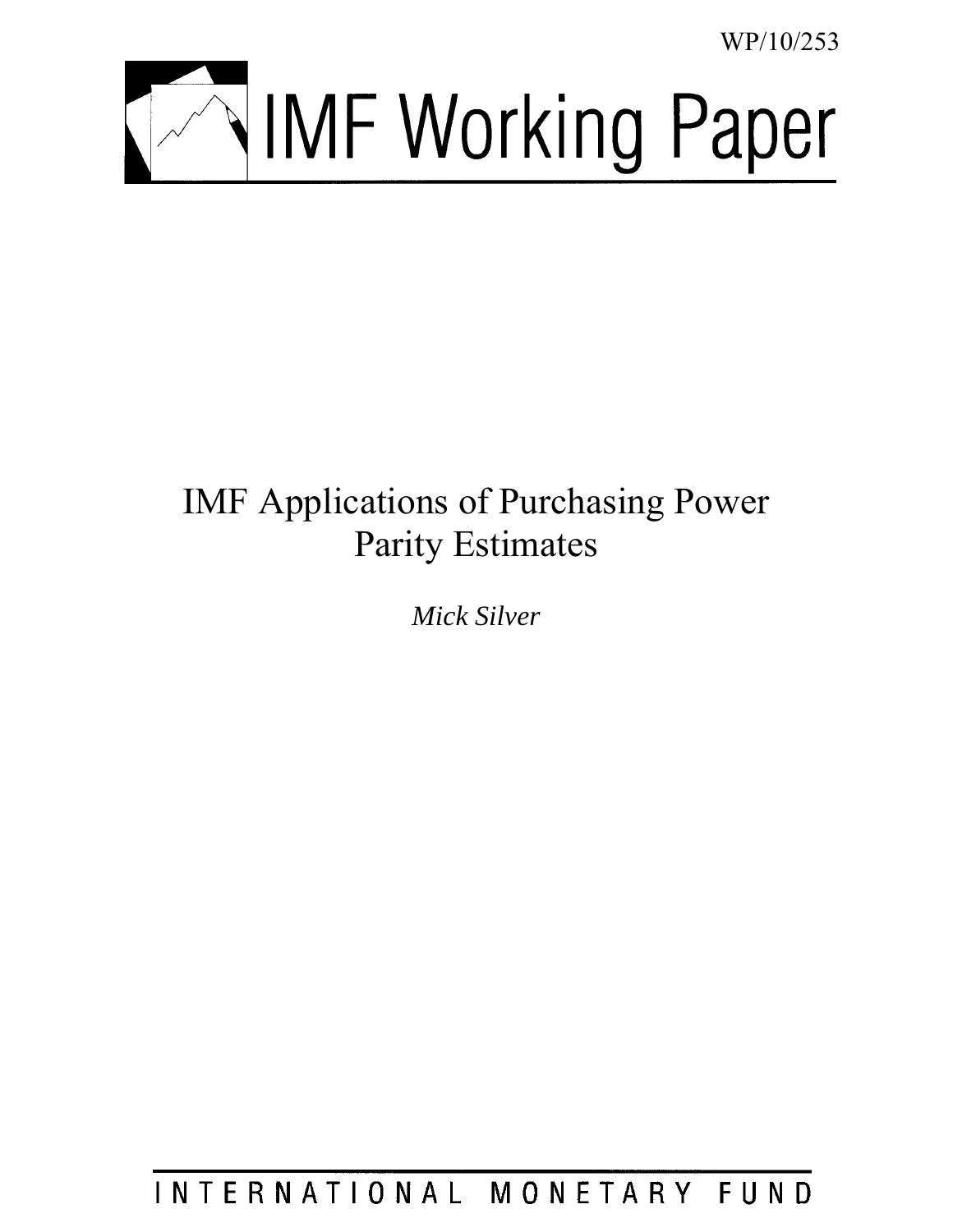## **IMF Working Paper**

#### Statistics Department

#### **IMF Applications of Purchasing Power Parity Estimates**

#### **Prepared by Mick Silver**

Authorized for distribution by Kimberly Zieschang

November 2010

#### **Abstract**

**This Working Paper should not be reported as representing the views of the IMF.** The views expressed in this Working Paper are those of the author(s) and do not necessarily represent those of the IMF or IMF policy. Working Papers describe research in progress by the author(s) and are published to elicit comments and to further debate.

The IMF's main uses of the International Comparison Program's (ICP) estimates of purchasing power parity (PPP)-adjusted Gross Domestic Product (GDP) are as an element of the formula used to help guide decisions on its members' quotas and in the *World Economic Outlook* (*WEO*). The paper outlines these uses and considers measurement issues particularly salient to IMF usage including: PPP imputations for member countries not participating in the ICP; PPP estimates for non-benchmark years; timeliness and periodicity of PPP estimates; economy groupings; and transparency. The paper was written as a chapter on -IMF uses of PPPs" for the 2011 ICP Handbook.

JEL Classification Numbers:C43, E31, I32, O47.

Keywords: Purchasing Power Parity, International Comparison Program, International Monetary Fund, Quotas.

Author's E-Mail Address: msilver@imf.org

 $\overline{a}$ 

 Acknowledgements are due to Yuri Dikhanov (World Bank), Robert Heath (IMF), Yutong Li (IMF), Prasada Rao (University of Queensland), Fred Vogel (World Bank), Kim Zieschang (IMF) and members of the IMF Finance and Research Departments (notably Sheila Bassett and Toh Kuan respectively) who reviewed the paper.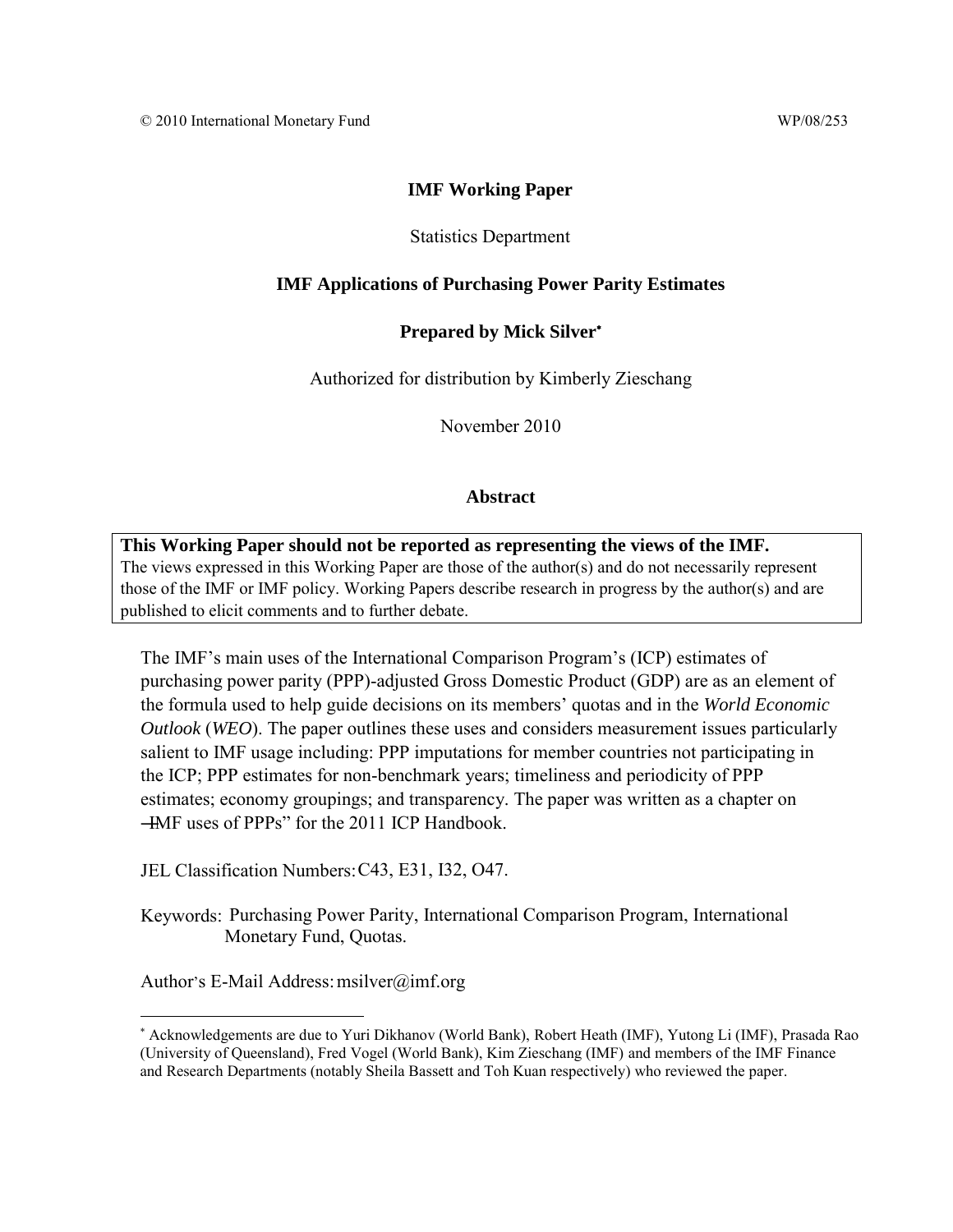# **CONTENTS**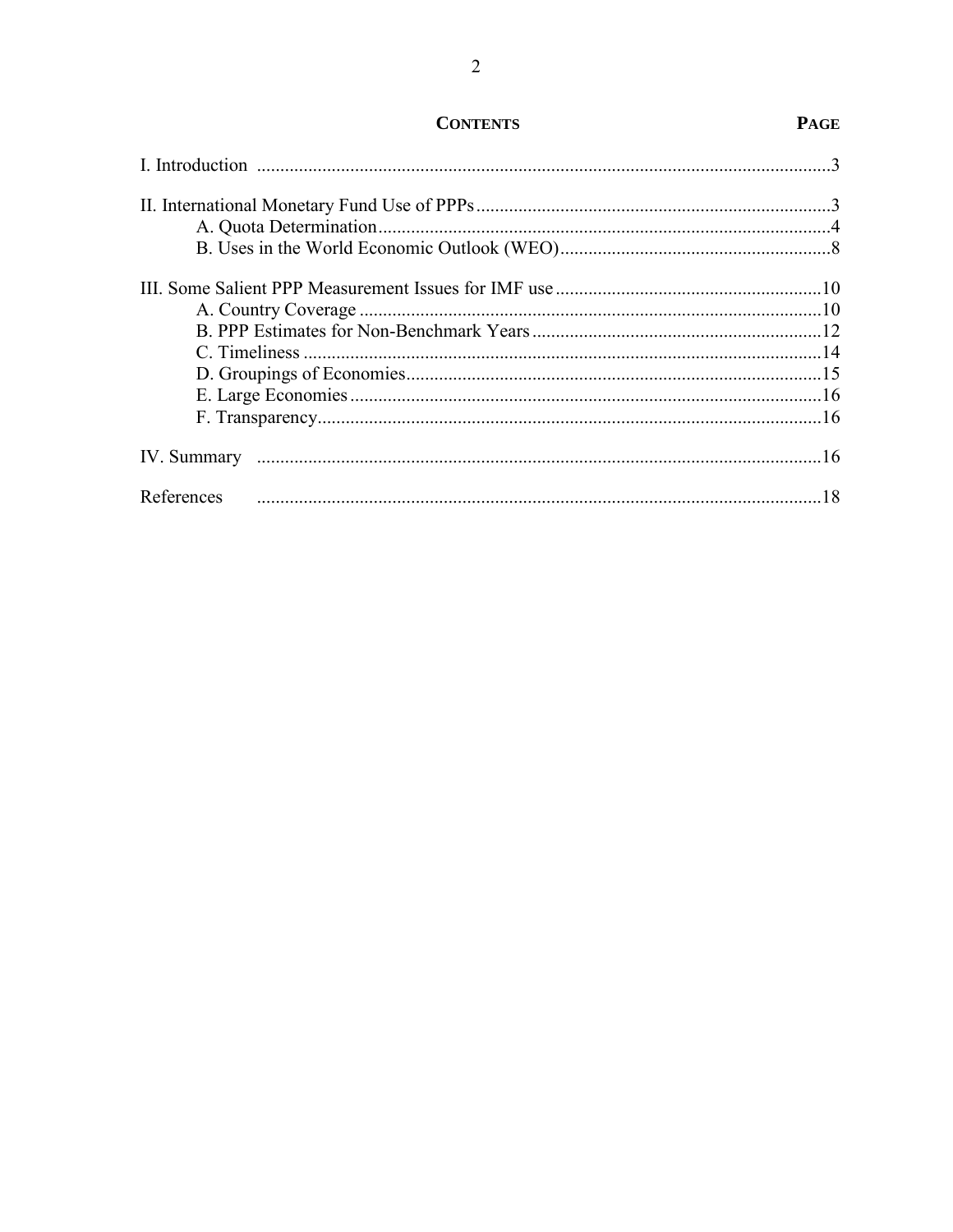#### **I. INTRODUCTION**

1. The IMF has used purchasing power parity (PPP)-adjusted Gross Domestic Product (GDP) measures in their *World Economic Outlook* (*WEO*) 1 since 1993 and, more recently, as an element of the formula that is used to help guide decisions on the distribution of its members' quotas.<sup>2</sup> This paper briefly outlines the IMF's use of the International Comparison Program's (ICP) PPP estimates.<sup>3</sup> The focus then moves to PPP measurement issues that are particularly salient to IMF usage. The measurement issues considered include issues of country coverage and the imputation of PPP estimates for member countries not participating in the ICP; PPP estimates for non-benchmark years; the timeliness and periodicity of PPP estimates and updating mechanisms; country groupings; and transparency. Other measurement issues, such as minimizing measurement errors and biases in weights and price surveys including issues relating to sampling, data collection, validation, and aggregation methods for the estimates are not covered in this paper, but this is not to minimize their importance. These matters are covered in the ICP documentation, World Bank (2008). Section II outlines the IMF's use of PPP-adjustments and Section III some PPP measurement issues of particular concern to IMF usage.

#### **II. INTERNATIONAL MONETARY FUND USE OF PPPS**

2. The IMF uses PPPs both as an element in the formula used to help guide decisions on the distribution of its members' quotas (Section A, below) and in research and analysis work (Section B, below). Indeed, the use of PPPs is naturally pervasive in the work of the IMF staff given their concern with monitoring and analyzing levels and changes of macroeconomic indicators across economies and over time for country groups. Such research output can be found in the *IMF G-20 Surveillance Notes*, *Global Financial Stability Report*, *Regional Economic Outlook Reports*, *Staff Position Notes, Working Paper Series*, and the *WEO*, 4 as well

<sup>&</sup>lt;sup>1</sup> Information on IMF research, statistics and the *WEO* is available on the IMF's website at: <http://www.imf.org/external/index.htm>under the separate tabs for —Resarch," Data and Statistics," and ―Publications.‖ Copies of the *WEO* can be downloaded from the IMF website under ―Publications.‖ See also http://www.imf.org/external/ns/cs.aspx?id=29.

 $2$  The IMF's resources come mainly from member countries' quota subscriptions. Quotas broadly reflect the relative size of each member's economy, e.g., the larger a country's economy is in terms of output, the larger its quota tends to be. The largest member of the IMF is the United States, with a quota of SDR 37.1 billion (about \$56.7 billion), and the smallest member is Tuvalu, with a quota of SDR 1.8 million (about \$2.8. million). Members' calculated quota shares using the quota formula are distinct from their actual quota shares.

<sup>&</sup>lt;sup>3</sup> Earlier accounts of the IMF usage of PPP estimates include Gulde and Schulze-Ghattas (1993) and Wagner (1995).

<sup>&</sup>lt;sup>4</sup> These are all available at: [http://www.imf.org/external/research/index.aspx.](http://www.imf.org/external/research/index.aspx)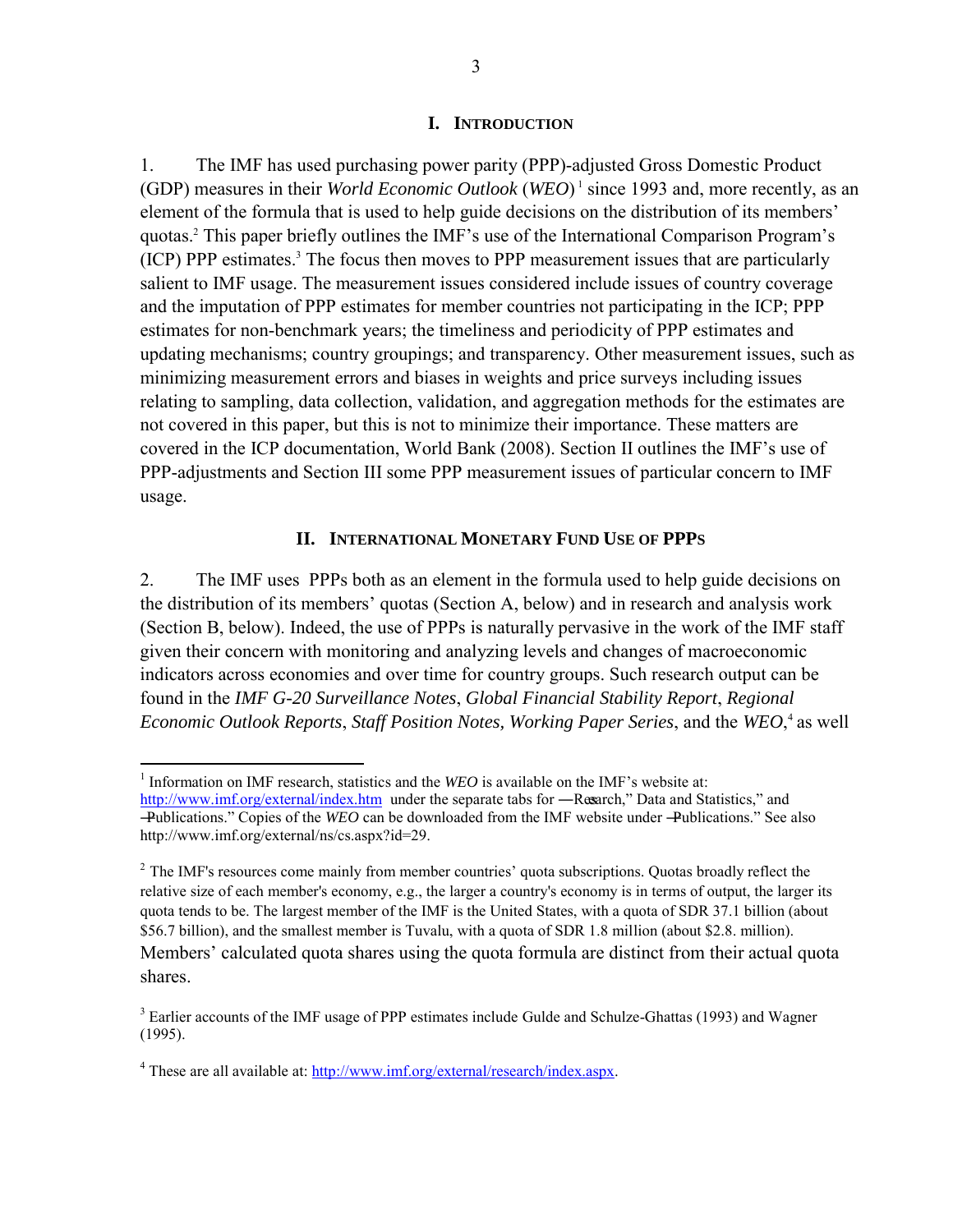as external (to the IMF) publications. The account given below in Section B is limited to the IMF's use of PPP adjustments for the *WEO*, though the issues raised are indicative of the general use of PPP adjustments, not least because much IMF research uses the *WEO* database.<sup>5</sup>

#### **A. Quota Determination**

3. The quota subscription of a member country of the IMF not only determines the amount of financial resources the member is obliged to provide to the IMF, the amount of financing that it can obtain from the IMF (its access limit), and a members' share in a general allocation of special drawing rights (SDRs),<sup>6</sup> but also largely determines its voting power in IMF decisions. On April 28, 2008, a large-scale quota and voice reform was adopted by the Board of Governors of the IMF. Its aim was to make quotas more responsive to economic realities by increasing the representation of members, many of which are emerging market economies, whose weight and role in the global economy have increased and, at the same time, giving low-income countries more say in the IMF's decision making. This reform marked the first time GDP calculated with PPP -exchange rates" has appeared as an argument in the IMF quota formula.<sup>7</sup>

4. The current quota formula is a weighted average of GDP (weight of 50 percent), openness (30 percent), variability (15 percent), and international reserves (5 percent). For the formula, GDP is measured as a blend of GDP based on a market exchange rates (weight of 60 percent) and on PPPs (40 percent). Both market exchange and PPP GDP weights are an average of the last 3 years data: the 2008 data set therefore requires GDP data for 2006–2008. A compression factor of 0.95 is applied to the linear combination of the four variables to reduce the dispersion of calculated quotas. The previous formula included GDP but measured only at market prices. The new formula is outlined in Box 1 and previous one in Box 2.<sup>8</sup>

(continued…)

 5 Available for the October 2009 *WEO* at: http://www.imf.org/external/pubs/ft/weo/2009/02/weodata/index.aspx.

 $6$  The SDR is an international reserve asset, created by the IMF in 1969 to supplement its member countries' official reserves. Its value is based on a basket of four key international currencies (the euro, Japanese yen, pound sterling, and U.S. dollar) and SDRs can be exchanged for freely usable currencies.

 $7$  PPP GDP for a given economy is the volume of goods and services produced for final uses by that economy relative to other economies. It is calculated by deflating GDP at market prices by the PPP price level index, allowing comparisons across countries for a given period. Although the term —PPP exchange rate," used in IMF publications and this chapter in describing such use, PPPs are not exchange rates, the prices of currencies in terms of one another. They are spatial price indices for GDP by expenditure, and the deflated GDPs using PPPs are volumes expressed in a numeraire currency, not nominal amounts converted into another currency. It is more precise to refer to them without the —exchange rate" modifier.

<sup>&</sup>lt;sup>8</sup> The oldest, the Bretton Woods formula, originally contained five variables: national income, official reserves, imports, export variability, and the ratio of exports to national income. A multi-formula approach was introduced in the 1960s, when the Bretton Woods formula was supplemented with four other formulas, with national income replaced by gross domestic product and trade variables expanded to include services and transfers. Current account transactions and variability were given larger weights. The quota formulas were last modified in 1982–83 by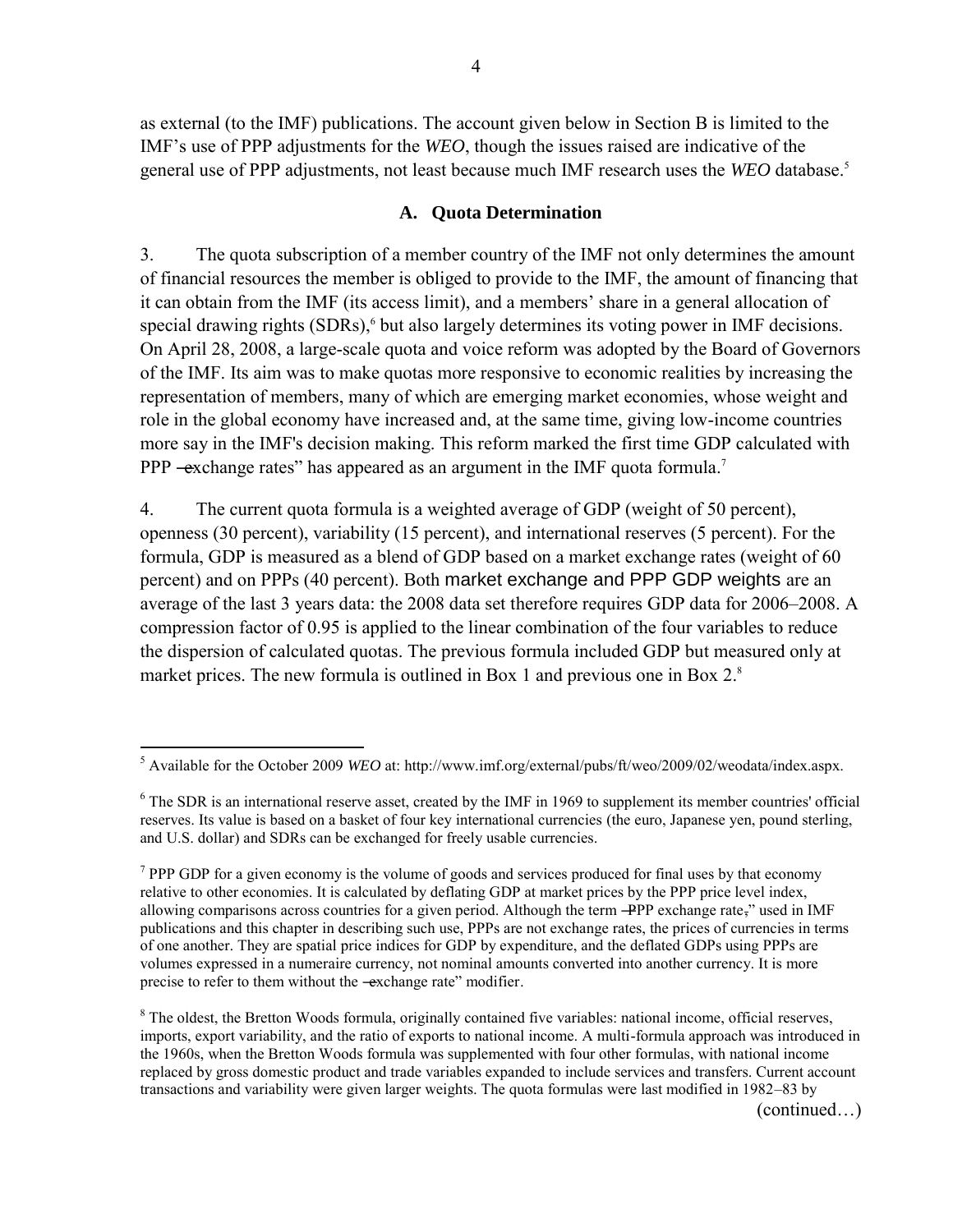## **Box 1. The New Quota Formula**

The new quota formula includes four quota variables (GDP, openness, variability and reserves), expressed in shares of global totals, with the variables assigned weights totaling to 1.0. The formula also includes a compression factor that reduces dispersion in calculated quota shares.

The new formula is:

$$
CQS = (0.5 \times Y + 0.3 \times O + 0.15 \times V + 0.05 \times R)^{k}
$$

where:

 $\overline{a}$ 

 $CQS =$  the calculated quota share;

 Y = a blend of GDP converted at market rates and PPPs averaged over a three year period. The weights of market-based and PPP GDP are 0.60 and 0.4 respectively;

 $O =$  the annual average of the sum of current payments and current receipts (goods, services, income, and transfers) for a five year period;

 $V =$  variability of current receipts and net capital flows (measured as a standard deviation from the centered three-year trend over a thirteen year period);

 $R$  = twelve month average over a year of official reserves (foreign exchange, SDR holdings, reserve position in the IMF, and monetary gold); and

 $k = a$  compression factor of 0.95. The compression factor is applied to the uncompressed calculated quota shares which are then rescaled to sum to 100.

5. The process leading to the adoption of the new quota formula, and the rationale for the IMF's inclusion of PPP-based GDP estimates is well documented.<sup>9</sup> The amalgam of market exchange and PPP GDP weights was justified as capturing the central role of quotas in the IMF's financial operations, for which nominal GDP at market exchange rates is the most relevant, as well as the IMF's non-financial activities, for which PPP GDP can be viewed as a relevant way to capture the relative volume of goods and services produced by economies. Yet the inclusion of PPP GDP, as well as the compression

reducing the weight of the variability variable and reintroducing reserves as a variable, while retaining the basic structure of the formulas.

 $9$  IMF documents, data and simulations over the period June 2006-April 2008 are available at: http://www.imf.org/external/np/fin/quotas/pubs/index.htm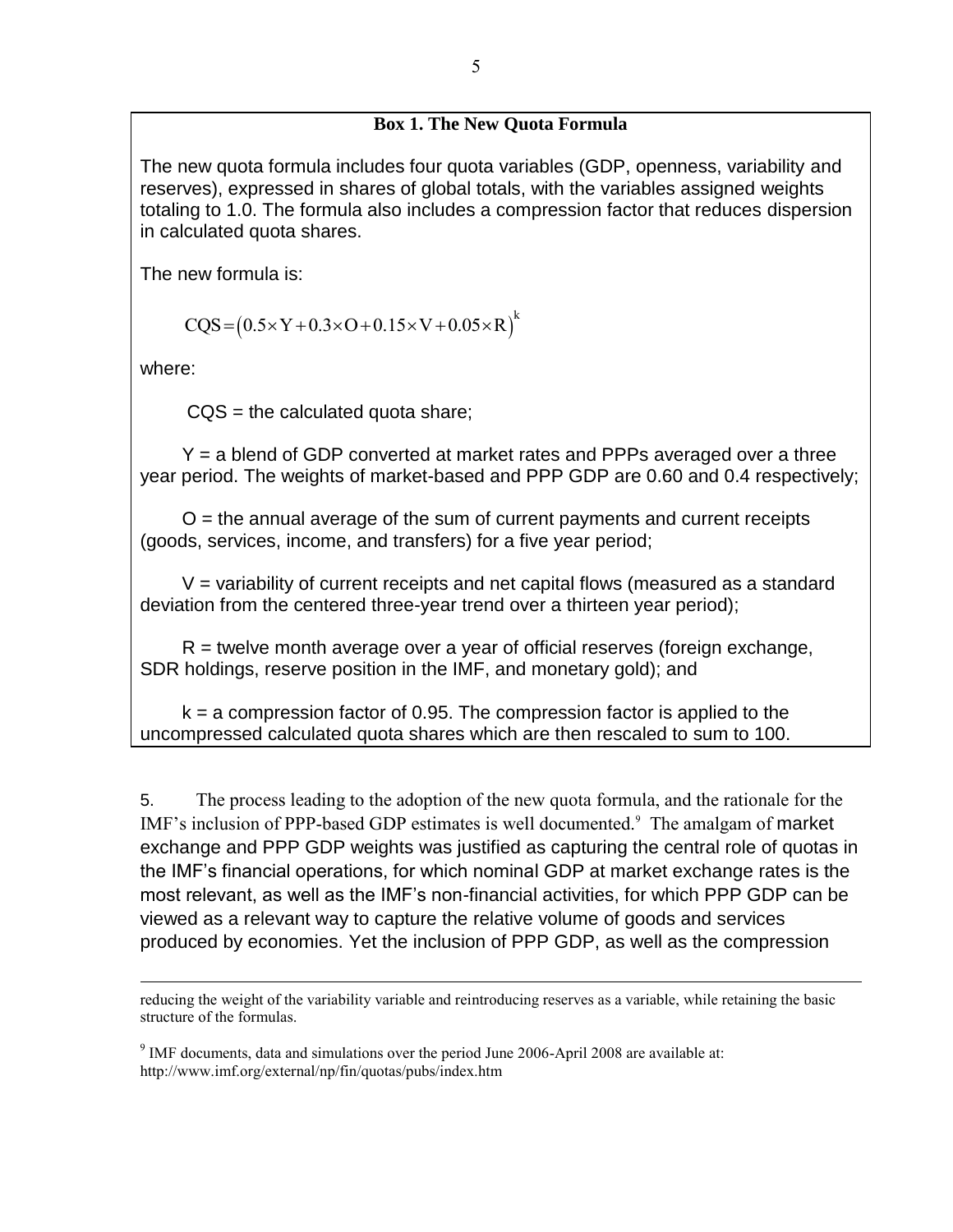factor, were recognized (IMF, 2008, paragraph 7) as having been one of the most difficult aspects of the deliberations and, as a result, the Executive Board of the IMF decided to include them in the formula for a period of 20 years, after which their inclusion will be reviewed.

| <b>Box 2. The Previous Five Quota Formulas</b>                                                                                                                                                                                                                                                                                                                                                         |  |  |  |  |
|--------------------------------------------------------------------------------------------------------------------------------------------------------------------------------------------------------------------------------------------------------------------------------------------------------------------------------------------------------------------------------------------------------|--|--|--|--|
| Bretton Woods: $Q1 = (0.01Y + 0.025R + 0.05P + 0.2276VC) (1 + C/Y);$<br>Scheme III:<br>$Q2 = (0.0065Y + 0.0205125R + 0.078P + 0.4052VC) (1 + C/Y);$<br>$Q3 = (0.0045Y + 0.03896768R + 0.07P + 0.76976VC) (1 + C/Y);$<br>Scheme IV:<br>$Q4 = 0.005Y + 0.042280464R + 0.044 (P + C) + 0.8352VC;$<br>Scheme M4:<br>$Q5 = 0.0045Y + 0.05281008R + 0.039 (P + C) + 1.0432VC;$<br>Scheme M7:                 |  |  |  |  |
| where:<br>$Q1, Q2, Q3, Q4,$ and $Q5$ = Calculated quotas for each formula;                                                                                                                                                                                                                                                                                                                             |  |  |  |  |
| $Y = GDP$ at current market prices for a recent year;                                                                                                                                                                                                                                                                                                                                                  |  |  |  |  |
| $R$ = twelve-month average of gold, foreign exchange reserves, SDR holdings and<br>reserve positions in the IMF, for a recent year;                                                                                                                                                                                                                                                                    |  |  |  |  |
| $P =$ annual average of current payments (goods, services, income, and private<br>transfers) for a recent five-year period;                                                                                                                                                                                                                                                                            |  |  |  |  |
| $C =$ annual average of current receipts (goods, services, income, and private<br>transfers) for a recent five-year period; and                                                                                                                                                                                                                                                                        |  |  |  |  |
| $VC$ = variability of current receipts, defined as one standard deviation from the<br>centered five-year moving average, for a recent 13-year period.                                                                                                                                                                                                                                                  |  |  |  |  |
| For each of the four non-Bretton Woods formulas, quota calculations are multiplied by an<br>adjustment factor so that the sum of the calculations across members equals that derived<br>from the Bretton Woods formula. The calculated quota of a member is the higher of the<br>Bretton Woods calculation and the average of the lowest two of the remaining four<br>calculations (after adjustment). |  |  |  |  |

6. At the time of the IMF Annual Meetings in Singapore in September 2006, the membership endorsed a program to modernize and reform quotas and voice. Members agreed to a package of reforms that included a new quota formula, an initial ad hoc increase in quotas for the most underrepresented members, and a second round of ad hoc quota increases based on the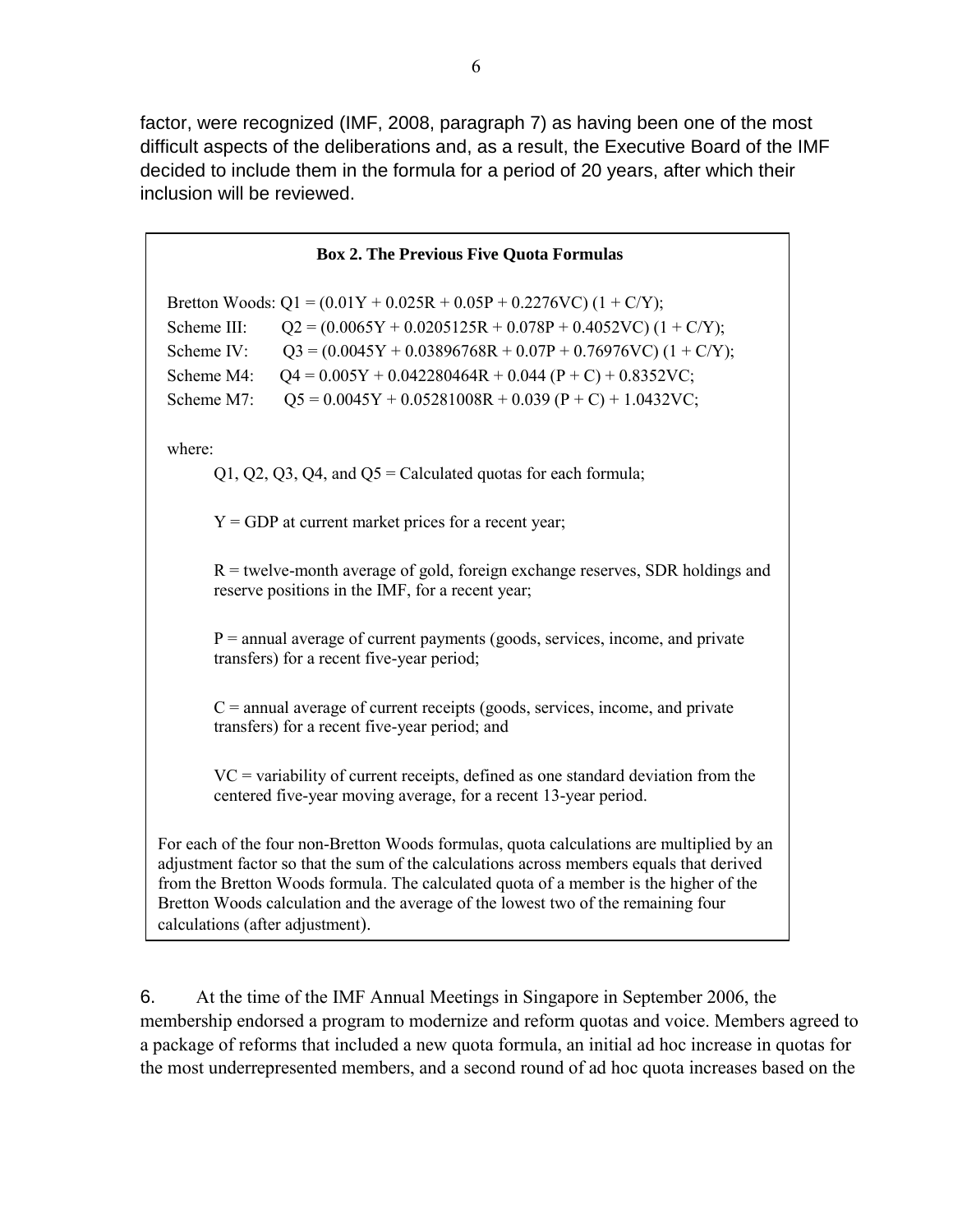| Table 1, Quota shares under different formulas $^1$                      |               |            |                 |  |
|--------------------------------------------------------------------------|---------------|------------|-----------------|--|
|                                                                          | Quota shares  |            | Percentage      |  |
|                                                                          | Previous      | <b>New</b> | difference:     |  |
|                                                                          | five formulas | formula    | new to previous |  |
|                                                                          |               |            |                 |  |
| <b>United States</b>                                                     | 16.284        | 18.991     | 16.62           |  |
| Japan                                                                    | 7.011         | 8.032      | 14.56           |  |
| Germany                                                                  | 6.850         | 6.227      | $-9.09$         |  |
| China                                                                    | 6.137         | 6.390      | 4.12            |  |
| United Kingdom                                                           | 5.240         | 4.429      | $-15.48$        |  |
| France                                                                   | 4.129         | 4.016      | $-2.74$         |  |
| Italy                                                                    | 3.317         | 3.336      | 0.57            |  |
| Canada                                                                   | 3.065         | 2.569      | $-16.18$        |  |
| Netherlands                                                              | 2.897         | 1.930      | $-33.38$        |  |
| Korea                                                                    | 2.512         | 2.245      | $-10.63$        |  |
| Belgium                                                                  | 2.270         | 1.504      | $-33.74$        |  |
| Spain                                                                    | 2.237         | 2.304      | 3.00            |  |
| Singapore                                                                | 1.929         | 1.031      | $-46.55$        |  |
| Mexico                                                                   | 1.841         | 1.970      | 7.01            |  |
| Russia                                                                   | 1.702         | 2.053      | 20.62           |  |
| Ireland                                                                  | 1.660         | 1.173      | $-29.34$        |  |
| Switzerland                                                              | 1.485         | 1.211      | $-18.45$        |  |
| Malaysia                                                                 | 1.374         | 0.859      | $-37.48$        |  |
| Luxembourg                                                               | 1.369         | 0.624      | $-54.42$        |  |
| India                                                                    | 1.287         | 1.997      | 55.17           |  |
| Australia                                                                | 1.205         | 1.321      | 9.63            |  |
| Sweden                                                                   | 1.172         | 0.993      | $-15.27$        |  |
| Austria                                                                  | 1.129         | 0.913      | $-19.13$        |  |
| <b>Brazil</b>                                                            | 1.069         | 1.725      | 61.37           |  |
| Denmark                                                                  | 1.040         | 0.853      | $-17.98$        |  |
| Saudi Arabia                                                             | 1.030         | 0.835      | $-18.93$        |  |
|                                                                          |               |            |                 |  |
| $1$ The quota shares here are derived from the calculated formulas only. |               |            |                 |  |
| Source: IMF (2008, Table 1).                                             |               |            |                 |  |
|                                                                          |               |            |                 |  |

new formula. The new formula was the basis for guiding a comprehensive "second round" of quota reform that was agreed in April 2008. 10

7. Of note is that including PPP GDP in the formula was facilitated by the updated PPP GDP data, which incorporated the new parity rates published by the International Comparison

 $\overline{a}$  $10$  For detail on the second round of quota reform see IMF (2008, paragraph 9).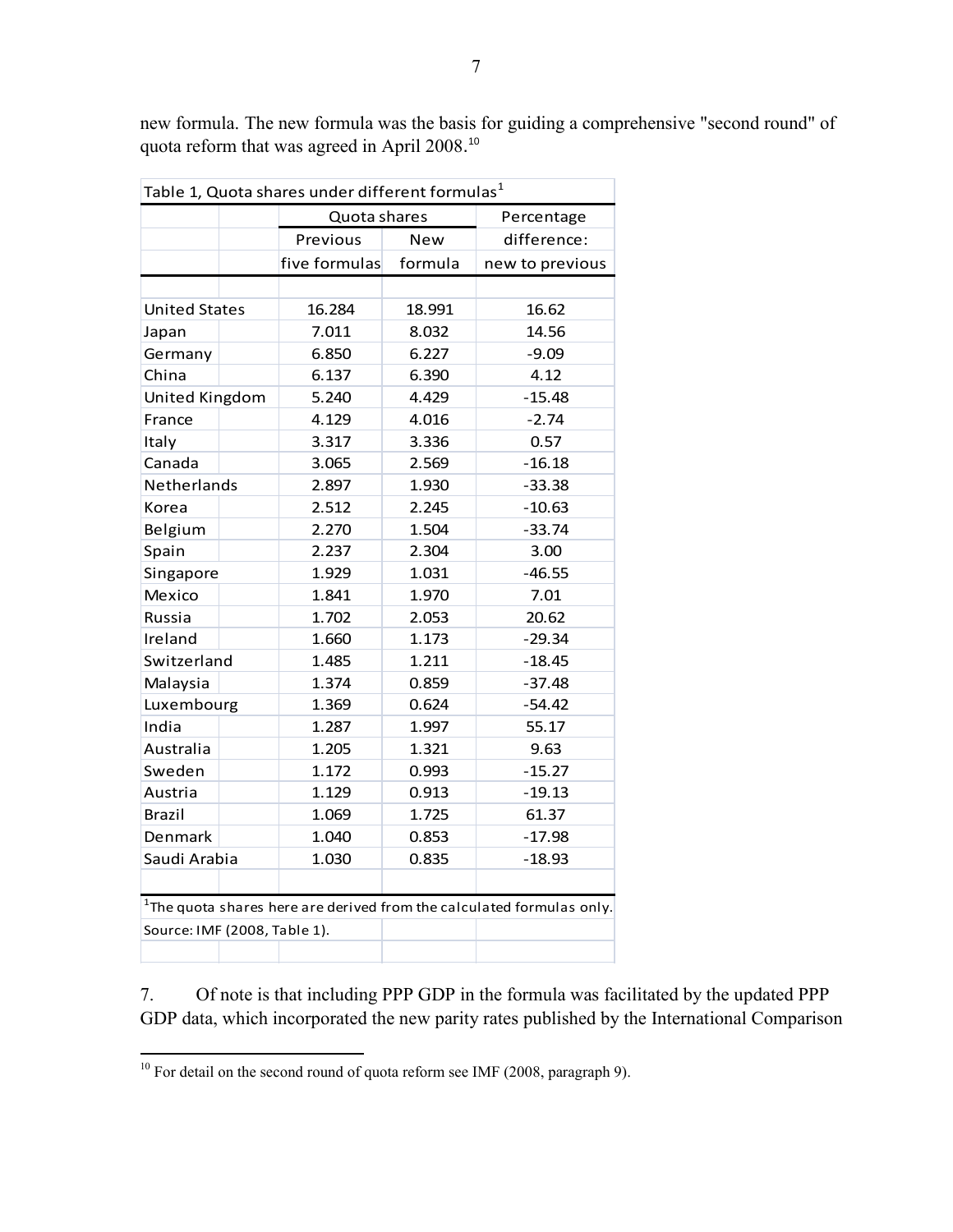Program in December 2007. These data reflect substantial improvement in the methodology and consistency of PPP estimates. Previously, data quality issues had been viewed as impeding consideration of using PPP GDP.<sup>11</sup> The use of the PPP GDP variable in the formula had a significant impact on the distribution of calculated quota shares by increasing the calculated quota shares of emerging and developing countries. Table 1 provides the *calculated* quota shares under the old and new formula for major economies, responsible in total for about 80 percent of world PPP GDP. Not all of the differences in shares were the result of the adoption PPP GDP. As apparent from Boxes 1 and 2, there were other factors that influenced the outcomes for calculated quota shares besides PPP GDP including raising the effective weight for GDP and reducing that for openness. However, it remains worth drawing attention to the substantive nature of the changes: increases of over 50 percent for India and Brazil and falls of a similar magnitude for Luxembourg and Singapore. Major economies including the United States, Japan, Germany, United Kingdom had considerable changes in their calculated quota shares of 16.6, 14.6,  $-9.1$ , and  $-15.5$  percent respectively.<sup>12</sup>

#### **B. Uses in the World Economic Outlook (WEO)**

8. The *WEO* reports on a wide range of world, regional, and analytic aggregates of economic indicators. These aggregates are either sums or weighted averages of the individual country indicators. Composites for data relating to the domestic economy, whether growth rates or ratios, are generally weighted by GDP country shares valued at PPP, that is, nominal GDP divided by the PPP exchange rate.<sup>13</sup> The PPP-based GDP data used for the quota calculations using the new formula are taken from the *WEO* database. The *WEO* PPP-based GDP is derived by dividing a country's nominal GDP in its own currency by its PPP relative to the United States.<sup>14</sup> The WEO PPP-based data are converted into SDR units using the SDR-U.S. dollar period average exchange rate. The *WEO* PPPs are based on the data from the International Comparisons Program (ICP) for 2003-05 that were published in December 2007. These data were then extended in the *WEO* data base by using the growth in relative GDP deflators (the GDP deflator of a country divided by the GDP deflator of the United States).<sup>15</sup> Exceptions to

 $\overline{a}$ 

<sup>&</sup>lt;sup>11</sup> See page 5 of *A New Quota Formula—Additional Considerations, Statistical Appendix* (March 14, 2007) at http://www.imf.org/external/np/fin/quotas/pubs/

 $12$  Further, emerging market and developing economies whose shares in global PPP GDP were substantially larger (by more than 75 percent) than their actual pre-Singapore quota shares, received a minimum nominal quota increase, "boost," of 40 percent. Countries that benefited from the boost included Brazil, India, and Vietnam.

<sup>&</sup>lt;sup>13</sup> For a discussion of the use of PPP weights against market exchange rates see IMF (2003, Chapter 1, Box 1.2) and Zieschang (2009).

<sup>&</sup>lt;sup>14</sup> Choice of numeraire country is arbitrary and does not affect the calculations, since PPPs are adjusted to be transitive across countries.

<sup>&</sup>lt;sup>15</sup> The gross domestic product (GDP) deflator is a price index that measures the price component of changes in the nominal value of GDP—domestically produced final goods and services in an economy. It is an implicit index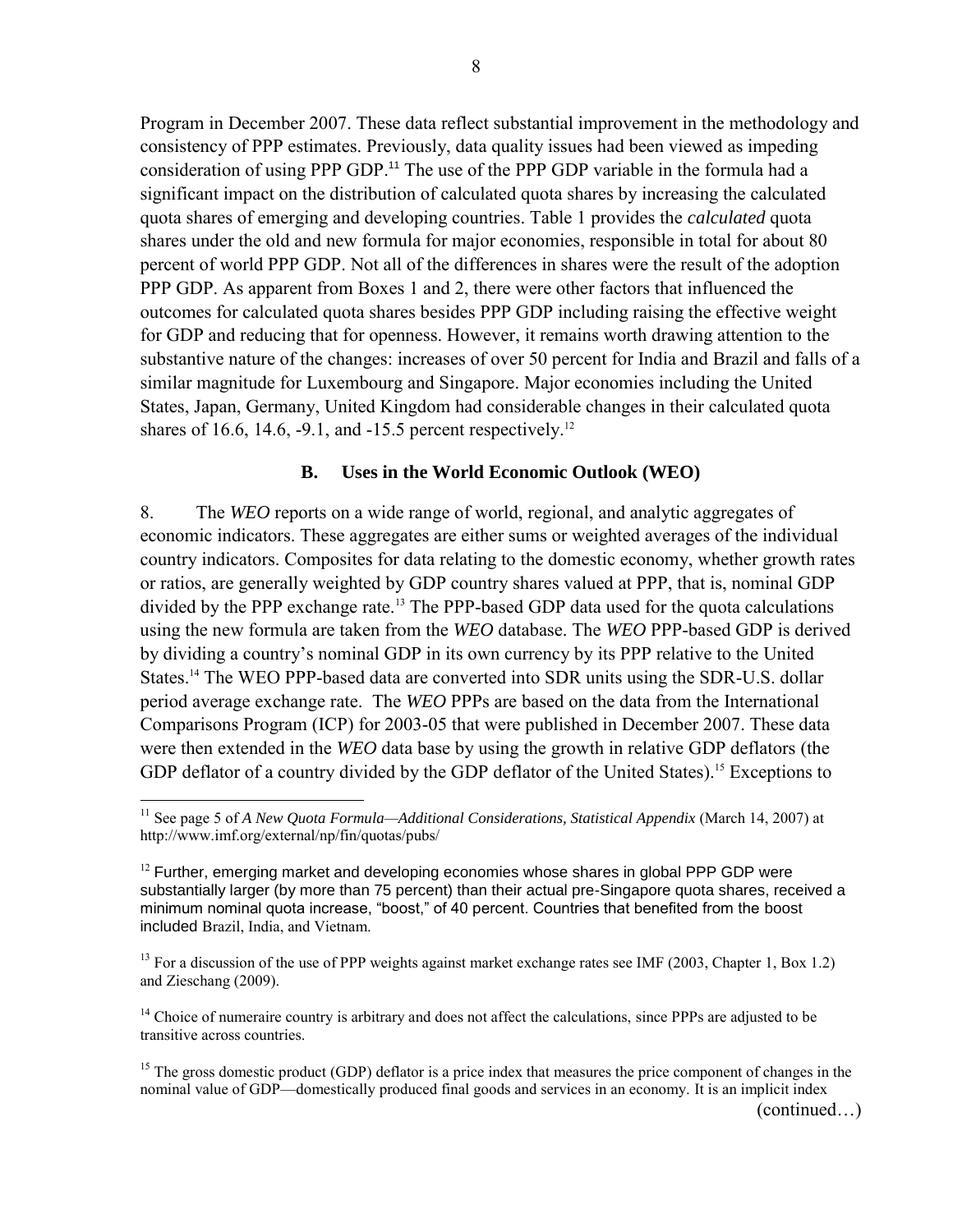PPP weighting are the results for groups of economies for exchange rates, interest rates, growth rates of monetary aggregates, the external economy, unemployment rates and employment, and the domestic economy for the Euro area—*WEO* (April 2009, page 181).<sup>16</sup>

9. Estimates of regional and world *output* and their growth, and forecasts thereof, are key macroeconomic indicators and are reported in the *WEO*. Since the appropriate weighting scheme for output can depend on the issue being considered, the *WEO* reports (in Table A1 of the Statistical Appendix) alternative measures of world output using both PPP and market exchange rates. The estimated value of world output in 2009 increased from an estimated 54,864 to 68,651 billion U.S. dollars when valued at PPP as opposed to market exchange rates. The projected growth in world GDP volume between 2009 and 2014 also differed: 28.7 for GDP at market exchange rates compared with 30.2 percent at PPPs (*WEO*, April 2009, page 189). GDP growth for each country is the same whether exchange rates or PPPs are used. However, the country-shares in world GDP used as weights to derive world output growth differ depending on whether the GDP shares are valued at PPP or market exchange rates, and some countries with higher weights under the PPP measure are forecast to have faster growth in 2009 to 2014 relative to countries with higher weights under the market exchange rate measure.

10. ICP benchmark rounds take place every 5 or so years, the last of which was in 2005. The weights used in the *WEO* between ICP rounds are updated by the growth in the relative GDP (the country's GDP deflator divided by the United States' GDP deflator).<sup>17</sup> However, this is not equivalent to the data-rich country price comparisons that constitute an ICP round—see Section III part B below.

11. The IMF's *International Financial Statistics (IFS)* also uses PPP-based weights for some its regional and global aggregates, namely global consumer price indices (CPIs), producer/wholesale price indices (PPIs/WPIs), GDP volume, GDP deflator, gross capital

<sup>17</sup> The PPP-based GDP *share weights* used in the *WEO* for composite groups of economies are based on a different vintage of data to that of the PPP-based GDP estimates used in the *WEO* for international comparisons. The share weights are calculated using the previous version of the *WEO* database and PPP-based GDP estimates are calculated using the most recent estimates of nominal GDP and the PPP exchange rate. For example, each country's share weight in October 2007 is based on the nominal GDP and PPP exchange rate as of the April 2007 WEO. The PPP-based GDP estimates in the October 2007 WEO were calculated from the October 2007 estimates of nominal GDP and the PPP exchange rate.

 $\overline{a}$ derived by dividing the measured changes in the nominal value of GDP by the measured changes in the volume of GDP.

 $16$  Composites for exchange rates, interest rates, and the growth rates of monetary aggregates are weighted by GDP converted to U.S. dollars at market exchange rates. Composites for the Euro area use GDP weights. For unemployment rates and employment growth, the weights are country labor force as a share of group labor force. Composites relating to the external economy are sums of individual country data after conversion to U.S. dollars at market exchange rates. Composites of changes in foreign trade volumes and prices are weighted by the U.S. dollar value of exports or imports as a share of total world or group trade in exports or imports.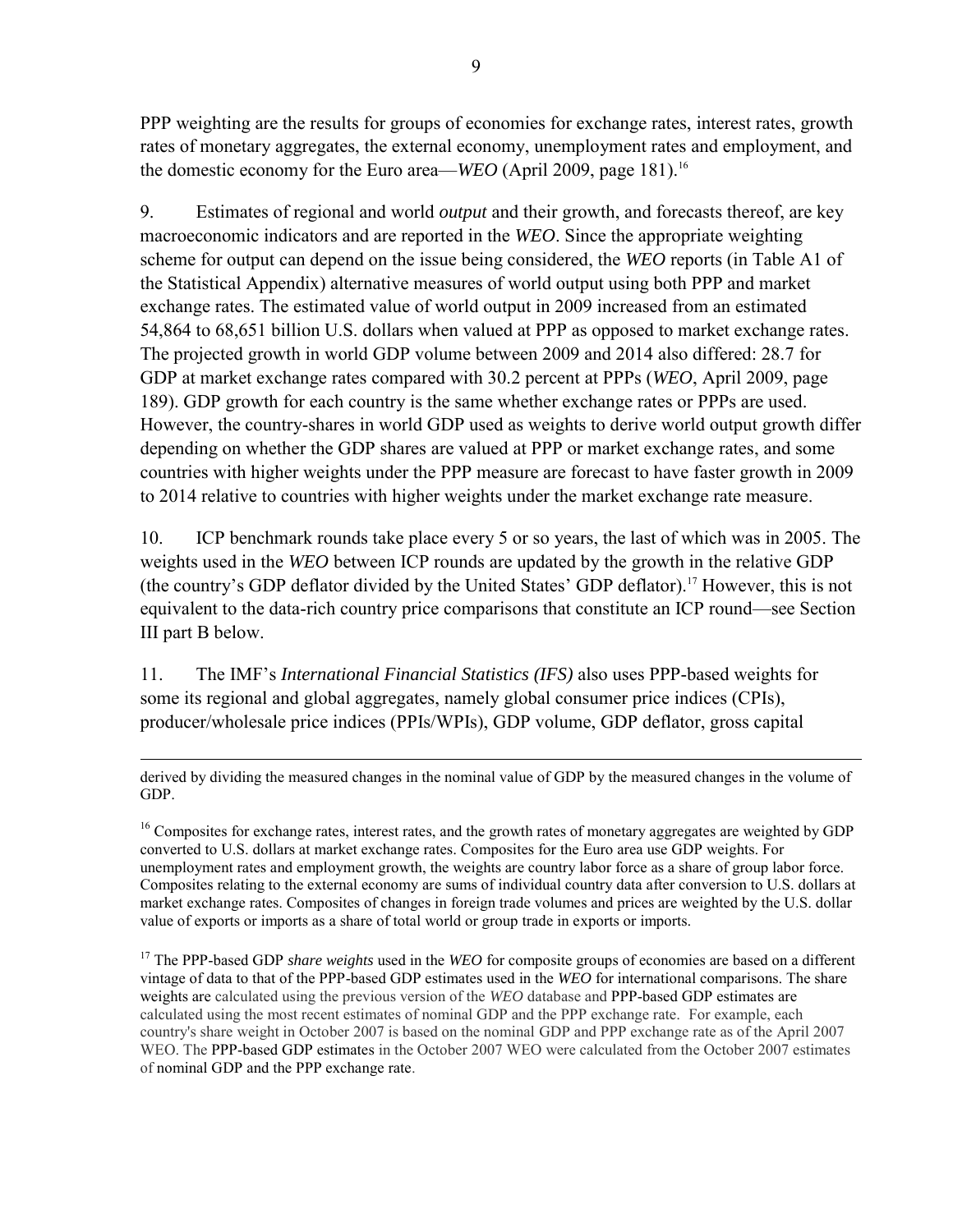formation as a percentage of GDP, and final consumption expenditure as a percentage of GDP. The *IFS* PPP weights are updated and revised from the *WEO* about every five years or so, for the base years of 1953, 1958, 1963, 1970, 1975, 1980, 1984-86, 1990, 1995, 2000, and 2005. The values of the PPP weights of the base years are used for the subsequent intervening subperiod. The updates do not take effect immediately, not least because of the time lag between collecting the survey data for the PPP and their compilation and publication. The most recent update referring to 2005 PPP weights, was from the October 2008 *WEO* taking effect in *IFS* from May 2009 onwards. Countries whose weights are not available from the *WEO* are excluded from the *IFS* aggregation process.

## **III. SOME SALIENT PPP MEASUREMENT ISSUES FOR IMF USE**

12. Issues relating to the reliability of data used for PPP price comparisons and GDP expenditure components for the weights are areas of concern to the IMF and in which the IMF actively helps countries.<sup>18</sup> Notwithstanding the importance of these issues, the concern of this paper is with some specific issues relevant to the IMF's use of PPPs as outlined below.

## **A. Country Coverage**

The IMF usage of PPPs relies on estimates provided by the ICP.<sup>19</sup> These take place periodically and are referred to as -rounds" and the years in which they take place as -benchmark years." Countries participating in a particular round are referred to as —be charak countries" for that round. The last round of survey-based estimates was conducted in 2005 and the next is planned for 2011.<sup>20</sup> There has over the history of ICP rounds been a pronounced increase in the number

<sup>19</sup> Details of which are available at:

 $\overline{a}$ 

[http://web.worldbank.org/WBSITE/EXTERNAL/DATASTATISTICS/ICPEXT/0,,menuPK:1973757~pagePK:620](http://web.worldbank.org/WBSITE/EXTERNAL/DATASTATISTICS/ICPEXT/0,,menuPK:1973757~pagePK:62002243~piPK:62002387~theSitePK:270065,00.html) [02243~piPK:62002387~theSitePK:270065,00.html.](http://web.worldbank.org/WBSITE/EXTERNAL/DATASTATISTICS/ICPEXT/0,,menuPK:1973757~pagePK:62002243~piPK:62002387~theSitePK:270065,00.html)

<sup>20</sup> The United Nations Statistical Commission (UNSC) in its  $39<sup>th</sup>$  session requested the World Bank to host the Global Office and take on the global program coordination of the 2011 Round, which the World Bank accepted. Following the Friends of Chair evaluation of the ICP, the UNSC at its 40<sup>th</sup> session in February 2009 gave the final go ahead for the ICP 2011 Round. Significant progress has been made in preparing for the 2011 Round since the  $40<sup>th</sup>$  session of the UNSC. During this period, the ICP governance structure was put in place: the hiring of the Global Manager completed in April 2009 and the new Global Office was established. The Executive Board, the Technical Advisory Group, and the Regional Coordinating bodies were set up and they held their first meetings in September–October 2009.

 $18$  The IMF's Statistics Department (STA) has an active and extensive program of technical assistance (TA) that takes the form of missions to individual countries and regional and international training courses. The Real Sector Division of STA was responsible for 9 training courses/seminars and 223 TA missions on price statistics and national accounts in the financial year 2010. Such missions promulgate international standards including those given in the *Consumer Price Index Manual* (ILO *et al.*, 2004), *Producer Price Index Manual* (ILO *et al.*, 2004), *Export and Import Price Index Manual* (ILO *et al.*, 2009), and 2008 *System of National Accounts* (Commission of the European Communities *et al.*, 2008). Improved national accounts expenditure estimates naturally lead to improved PPP weights. There is also a synergy between improved CPI methodology and ICP price surveys, especially with regard to sampling issues, variety specification, price collection and validation, issues considered in detail in Part III of this Handbook.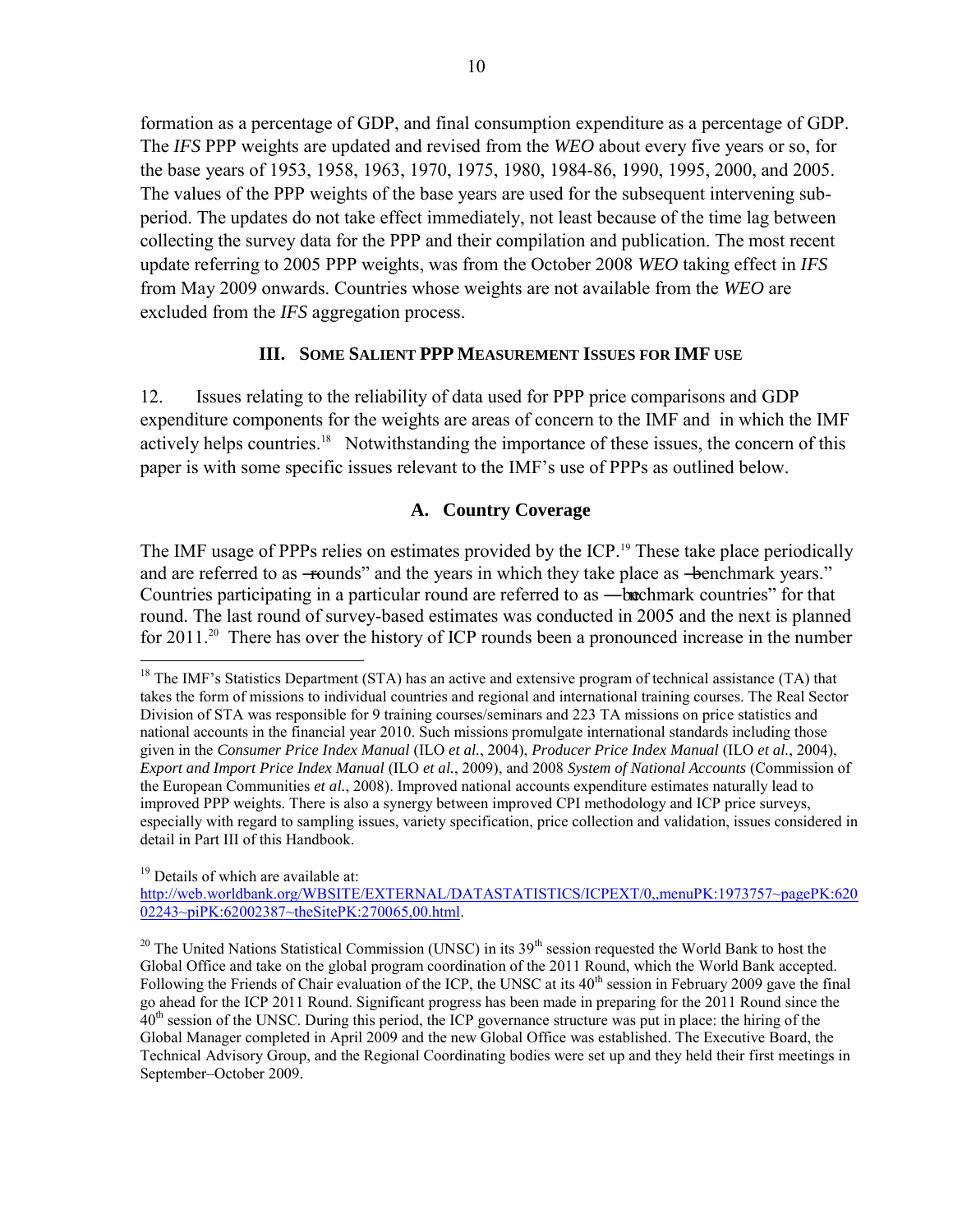of participating countries—increasing from 10 countries in 1970, to 16, 34, 60, and 64 in 1973, 1975, 1980, and 1985 respectively. Following a partial program in 1990, the 1993 participation level was a landmark with an increase to 118 countries covering all regions of the world for the first time. While 118 countries participated in the 1993 comparisons, many countries used reduced information surveys that proved to be relatively unreliable, notably so for mainland China (Heston and Deaton, 2008). The last ICP round in 2005,<sup>21</sup> upon which the IMF bases its PPP GDP variable, covered 146 economies. The World Bank (2008, page 164) Report on the 2005 round noted that at least another 65 economies or territories did not participate for a variety of reasons, including lack of resources or no national interest.<sup>22</sup> The IMF, as an organization of 187 countries, had to rely in part on an estimation routine for the PPP variable for 41 countries.<sup>23</sup> Particularly serious was the lack of PPP data from all the countries of Central America and the Caribbean and participation of only 10 countries in South America, mainly due to a lack of resources. $^{24}$ 

13. There are two key issues going forward: the first is to increase in subsequent rounds the number of participating countries. It is too early, at this stage of writing, to be certain on the number of countries participating in the 2011 round, though the World Bank expects 170 countries.<sup>25</sup>

14. Second, is to ensure the reliability and integrity of the methods for estimating PPPs for the non-participating countries.<sup>26</sup> The World Bank methodology for estimating PPPs for economies not participating in the ICP, non-benchmark economies, is documented in

 $\overline{a}$ <sup>21</sup> The Eurostat-OECD PPP program continued to include a number of non-OECD and non-EU member economies for each of their 1996, 1999, and 2002 rounds. The number of economies participating in each of those rounds was 32, 43, and 42, respectively. The OECD, in collaboration with the European Commission, spearheads the program in member countries while the World Bank coordinates activities for the rest of the world. The OECD/Eurostat PPP program was responsible for 46 of the 146 countries for the 2005 round.

 $22$  For a history of the ICP see:

[http://web.worldbank.org/WBSITE/EXTERNAL/DATASTATISTICS/ICPEXT/0,,contentMDK:20118245~menuP](http://web.worldbank.org/WBSITE/EXTERNAL/DATASTATISTICS/ICPEXT/0,,contentMDK:20118245~menuPK:62002075~pagePK:60002244~piPK:62002388~theSitePK:270065~isCURL:Y,00.html) [K:62002075~pagePK:60002244~piPK:62002388~theSitePK:270065~isCURL:Y,00.html a](http://web.worldbank.org/WBSITE/EXTERNAL/DATASTATISTICS/ICPEXT/0,,contentMDK:20118245~menuPK:62002075~pagePK:60002244~piPK:62002388~theSitePK:270065~isCURL:Y,00.html)nd the World Bank (2008, Appendix A).

<sup>&</sup>lt;sup>23</sup> The World Bank/ICP provided the Fund with the PPP exchange rate estimates for these countries based on regression analysis.

 $^{24}$  As outlined by Barcena (2009). Included South American countries were Argentina, Bolivia, Brazil, Chile, Columbia, Ecuador, Paraguay, Peru, Uruguay, and Venezuela, R.B. Copuntries not included in the 2005 round were relatively small, the largest, by percentage contribution to global (estimated) PPP GDP, being Algeria and United Arab Emirates at 0.34 and 0.27 percent respectively—IMF *World Economic Outlook* Database.

<sup>25</sup> *Report of the World Bank on the International Comparison Programme to the United Nations Statistical Commission*, Forty-first session, pages 23–26, February 2010, paragraph 16.

<sup>&</sup>lt;sup>26</sup> Wagner (1995) discusses the possibility of countries choosing to not participate if they believe the formula will provide a more beneficial outcome.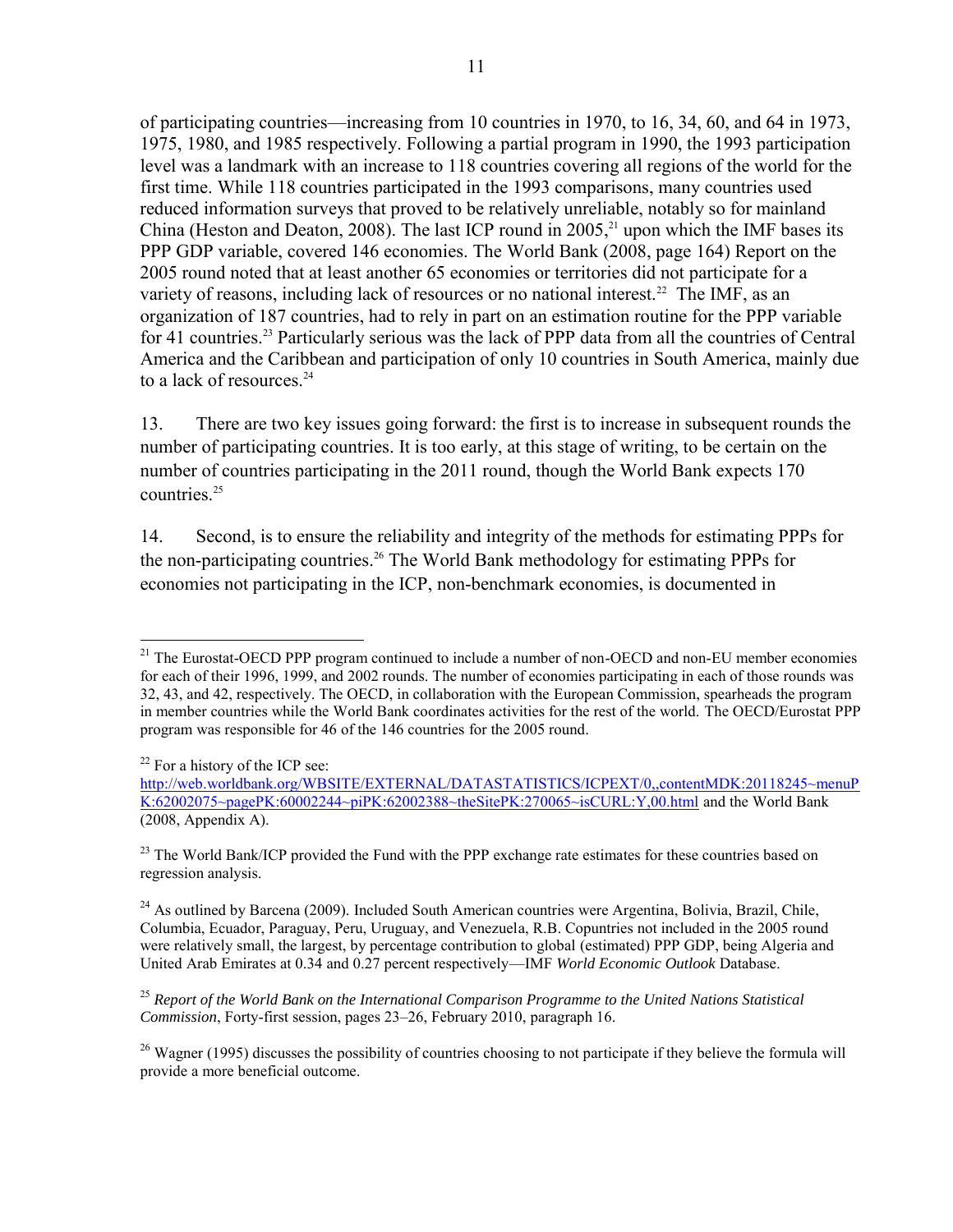Changqing and Swanson (2009).<sup>27</sup> Data for all benchmark countries are used to estimate regression equations for price level indices (PLIs), defined as the ratio of PPP GDP (also for PPP private consumption) to a corresponding market exchange rate, normalized with the United States = 100. The explanatory variables include GDP per capita in U.S. dollars, imports and exports as shares of GDP (for GDP but not private consumption), the ratio of dependents to working age population, dummy variables for Sub-Saharan African, OECD, island, and landlocked developing economies, as well as interaction terms for GDP per capita with the aforementioned dummy variables.

15. The value added to the IMF of PPP estimates for non-benchmark IMF member countries lies not only with their ready availability but, particularly for quota purposes, also with their independent derivation as part of the ICP program. What is important to IMF usage is that the estimates, along with an account of their methodology, are available on a timely basis and that some indication is available as to countries that may have very wide prediction intervals.<sup>28</sup> Indeed, for IMF usage, one consideration in devising the specification for the model might be that it is robust to extreme prediction intervals, especially for the larger of the nonbenchmarked countries.

## **B. PPP Estimates for Non-Benchmark Years**

16. PPP GDP estimates based on ICP benchmark price surveys are only available periodically—the last benchmark rounds were in 2005 and 1993.<sup>29</sup> PPP benchmark surveybased weights are normally updated at about five-year intervals. Index number theory and international guidelines would advise that weights be updated more frequently, especially if consumption/GDP component shares are subject to change. However, the infrequency of ICP updates results in a concomitant infrequency of PPP GDP weight updates, unless the PPP GDP figures are based on extrapolated annual figures using benchmark data from ICP rounds. Extrapolations to provide annual PPPs for a country, as used in the IMF work, are based on multiplying the country's last round's PPP GDP estimates, relative to the U.S., by the country's volume growth in GDP between the last round and the year in question. The resulting volumeinflated measure is then multiplied by the U.S. inflation rate (GDP deflator) to provide an

 $\overline{a}$  $^{27}$  An account of an estimation procedure that differs from that given in Changqing and Swanson (2009) is given in World Bank (2008, pages 164–165), but this is not used in practice. The World Bank's *World Development Indicators*' database, from which the IMF estimates are drawn, uses the methodology in Changqing and Swanson (2009).

<sup>&</sup>lt;sup>28</sup> Country estimates may have relatively large prediction intervals in spite of the high  $\bar{R}^2$  often found for the regressions. Prediction intervals depend on the sum of squared residuals, sample size, and (sum of squared) distances of the explanatory variables from the mean of the variables.

 $^{29}$  Sometimes an ICP 1993/96 round is referred to. The results of the 1993 round were presented in "1996 terms", that is, the 1993 BH PPPs are re-referenced to 1996 with [usually] one deflator.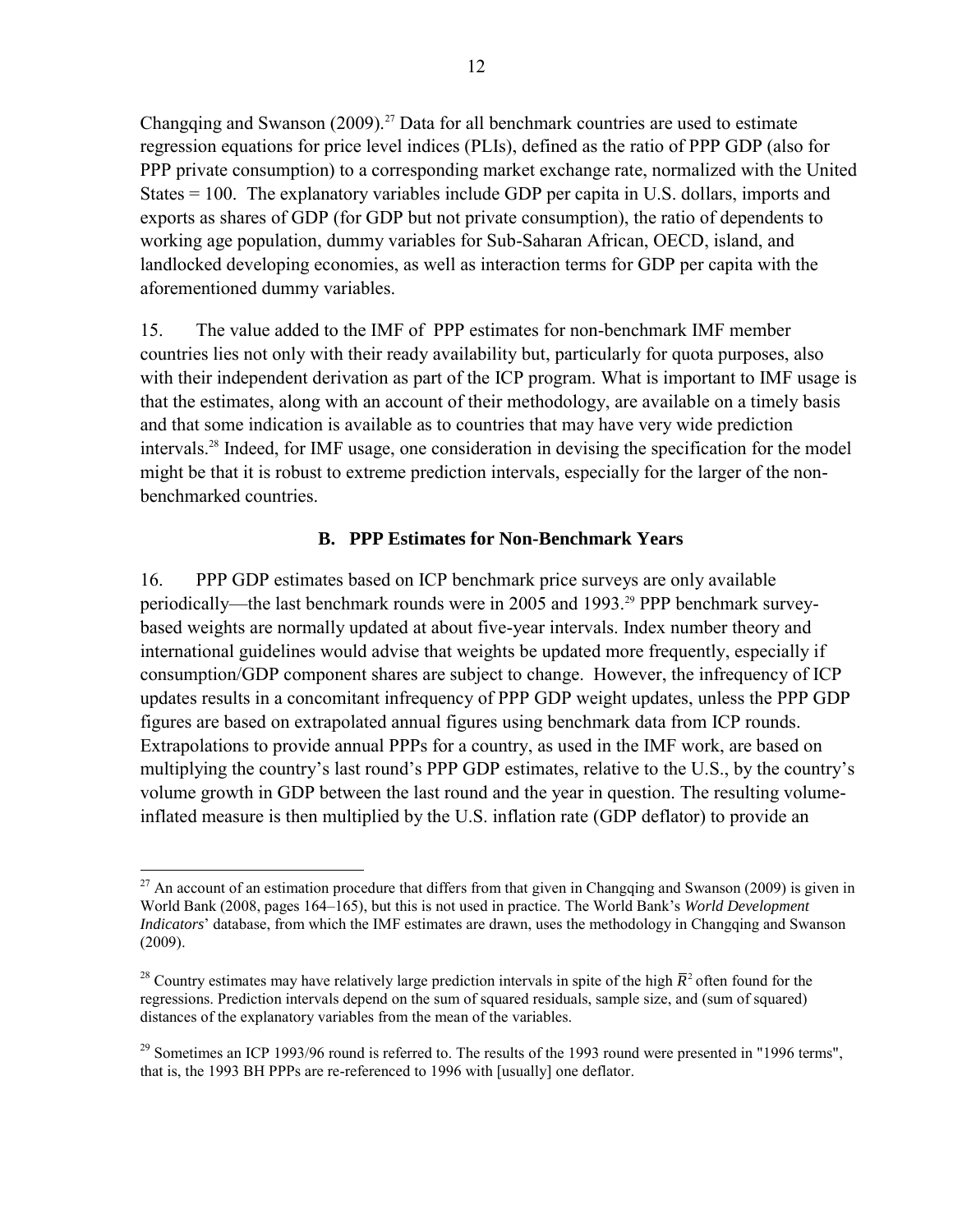estimate in U.S. dollars.<sup>30</sup> Countries, whose volume estimates are based on weights that are revised annually, are less likely to have their PPP GDP estimates drift above the PPP GDP estimate from the next ICP round. Many advanced economies, that constitute much of the quota allocation, compile annually chain-weighted volume GDP estimates.<sup>31</sup> But there are many countries that fall short of this requirement.

17. New PPP estimates from new ICP rounds act as benchmarks for these extrapolated estimates. The PPP estimates for the 2005 benchmark year replaced previous benchmark PPP estimates, which dated back to being based on benchmark figures for 1993, or earlier for most emerging market and developing countries.<sup>32</sup> The revisions to PPP estimates as a result of the 2005 round resulted in a substantial reduction in contribution of some large fast-growing economies to global growth. The IMF's estimate for global growth in 2007 was revised down to 4.7 percent from 5.2 percent in the October 2007 *World Economic Outlook*, based on 2005 PPP results. Downward revisions for PPP-based GDP of two of the world's fastest-growing economies, China and India, were mainly responsible for the overall reduction of global growth estimates. For 2007, China's share of global output was revised to an estimated 10.9 percent (down from 15.8 percent) while India's share declined to 4.6 percent, from 6.4 percent (Elekdag and Lall, 2008). It is worth noting that the 2005 round benefited from some significant methodological advances, as outlined in Deaton and Heston (2008), Diewert (2008) and the World Bank (2008), the extent of which may not be repeated in future rounds.

18. PPP GDP estimates for non-benchmark years are available in the *Penn World Tables* (*PWT*), *World Development Indicators* (*WDI*), and *WEO*. Each use different methodologies. Recent research on such estimates, mainly relating to *PWT* but also applying to *WDI* and *WEO*  estimates, have highlighted serious inconsistencies in the results across versions of *PWT*<sup>33</sup>—

 $\overline{a}$  $30$  This is equivalent to taking the country's PPP, relative to the U.S., in the benchmark year and extrapolating it by the growth rate in the country's GDP deflator relative to the growth rate in the U.S.'s GDP deflator. Weights are calculated each year as nominal GDP in the national currency divided by the extrapolated PPP. The method is akin to that described by Rao *et al*. (2010, page S68) and is invariant to the choice of the numeraire country, the U.S. in this instance.

<sup>&</sup>lt;sup>31</sup> This follows the recommendations of the 2008 System of National Accounts, Chapter 15, adopted by the thirtyninth session of the United Nations Statistical Commission, 26–29 February, 2008 available at: [http://unstats.un.org/unsd/sna1993/draftingphase/ChapterList.asp.](http://unstats.un.org/unsd/sna1993/draftingphase/ChapterList.asp)

<sup>&</sup>lt;sup>32</sup> Rao *et al.* (2010) advocates a new approach that makes use of a state–space formulation which is designed to generate predictions of PPPs, along with their standard errors, over time and across countries that are broadly consistent with benchmark data on PPPs and observed country-specific price movements. The method makes use of PPP data from all the benchmark rounds; it derives a weighted average of the extrapolations from different benchmarks, which is superior to the current practice of basing extrapolations on data from a single benchmark round. PPP estimates for non- benchmark years by Rao (2010) differed considerably from the extrapolated *Penn World Tables* (*PWT*) 6.2 estimates.

<sup>&</sup>lt;sup>33</sup> However the current (at the time of writing) *Penn World Table Version* 6.3 do not yet use the 2005 survey results. Version 7.0 incorporating these results should be available by the end of 2009. The period to which the weights pertain, the weight reference period, say 2000, is used to weight series for the surrounding 5 years, i.e.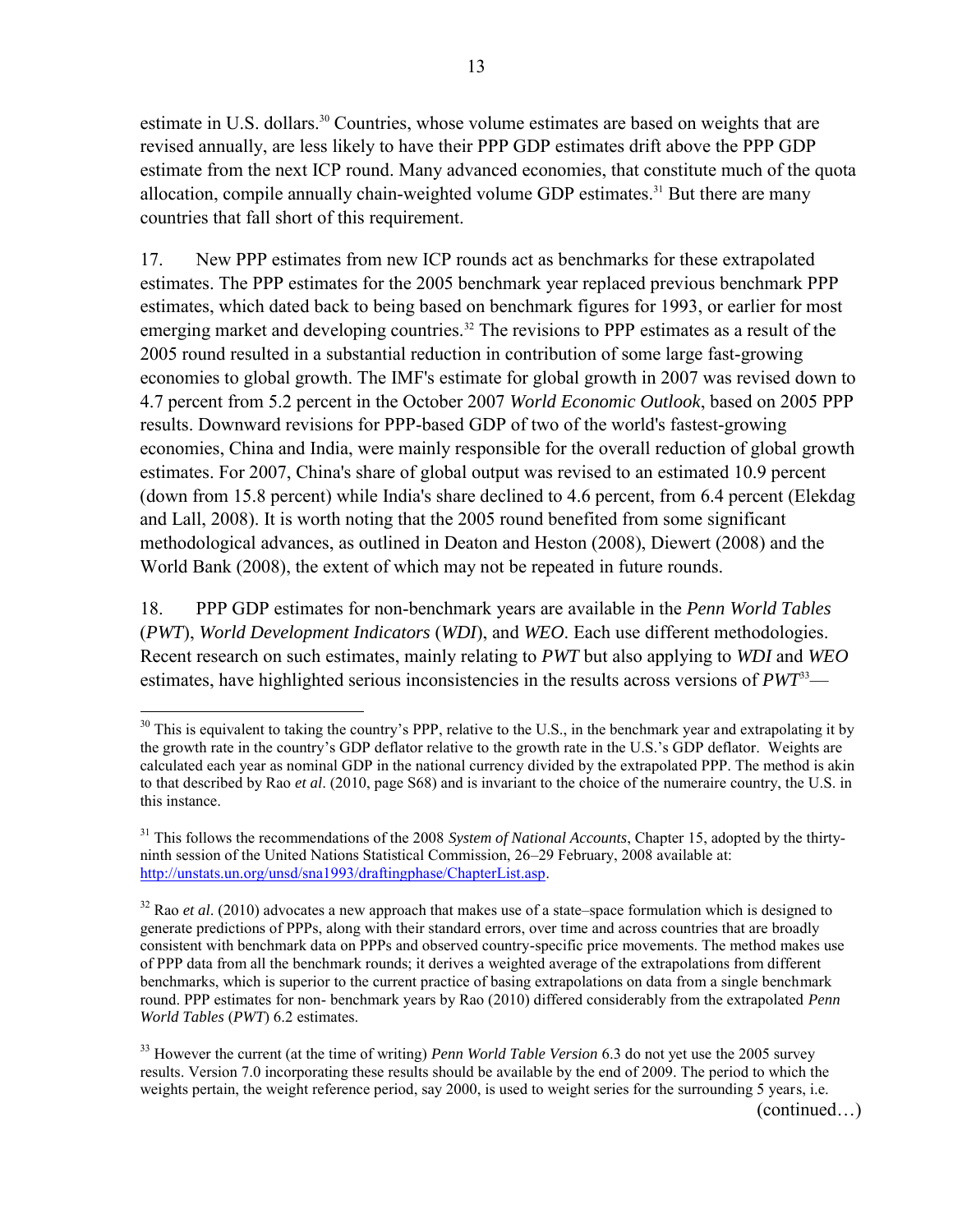Johnson, Larson, Papageorgiou, and Subramanian (2009)—and country inconsistencies between growth rates and per capita PPP GDP estimates—Bhalla (2008). A major concern is that the growth rates used to derive the non-benchmark year's estimates are at domestic and not international (PPP) prices and the share weights of the growth rates at some hybrid of international and domestic prices; see also Deaton and Heston (2008). Johnson *et al.* (2009) demonstrate that economic studies using annual data are generally not  $-\text{sfe}$ , in terms of their robustness to data revisions, except for countries with high quality data, generally OECD countries" Neither are PPP GDP level data considered —safe" when looking at cross-country comparisons in non-benchmark years. They find estimates for smaller countries to have greater inconsistency between growth rates and per capita PPP GDP estimates and for the variability to increase as the distance of the data from the benchmark round increases.

19. While there may be deficiencies in the extrapolated estimates, there remains a case for using such estimates on the basis that a weighting system based on estimates of annual figures is better than an assumption of no change. The implication for IMF usage is a need for more frequent rounds and updates of PPP estimates. One possibility, given their high resource cost, is a better integration of ICP methodology with CPI and PPI programs so that price data that may be used for PPP programs are regularly collected as part of routine national statistics compilation. A second possibility is that a —mini' ICP exercise take place between rounds, as is currently underway for the Asia region. Neither of these proposals is to negate the need to improve the estimation procedures for non-benchmark years, proposals for which may be found in Deaton and Heston (2008) and Johnson *et al.* (2009).

## **C. Timeliness**

20. PPP estimates are based on inter-country price comparisons for the basic headings of activities that comprise GDP, 155 for the 2005 round, and their counterpart expenditure weights. Arising from this there are some key aspects of timeliness of importance to the IMF.

21. First and foremost, is minimizing the time lag between the completion of the price surveys and validation of source data and compilation of the (regional and global) PPPs. There is a natural time lag between the survey results and publication of the final global results and trade off between the reliability and the timeliness of the results. For the 2005 round the final global results were published in December 2007. The expectation for the 2011 round is that the results are published during February–June 2014.<sup>34</sup> For logistical reasons not all countries, and expenditure components within countries, have their prices collected in the same period. For the

<sup>34</sup> Report of the World Bank on the International Comparison Programme to the United Nations Statistical Commission, Forty-first session, pages 23–26, February 2010, paragraph 27.

 $\overline{a}$ 1998, 1999, 2000, 2001, and 2002; there is also a two years implementation period so the 2000 weights are applied to the 1998–2002 five year series in 2004, and similarly for other 5-year intervals. This implies that weight update for 2005 weights will be applied to 2003–2007 inclusive and will take place in 2009.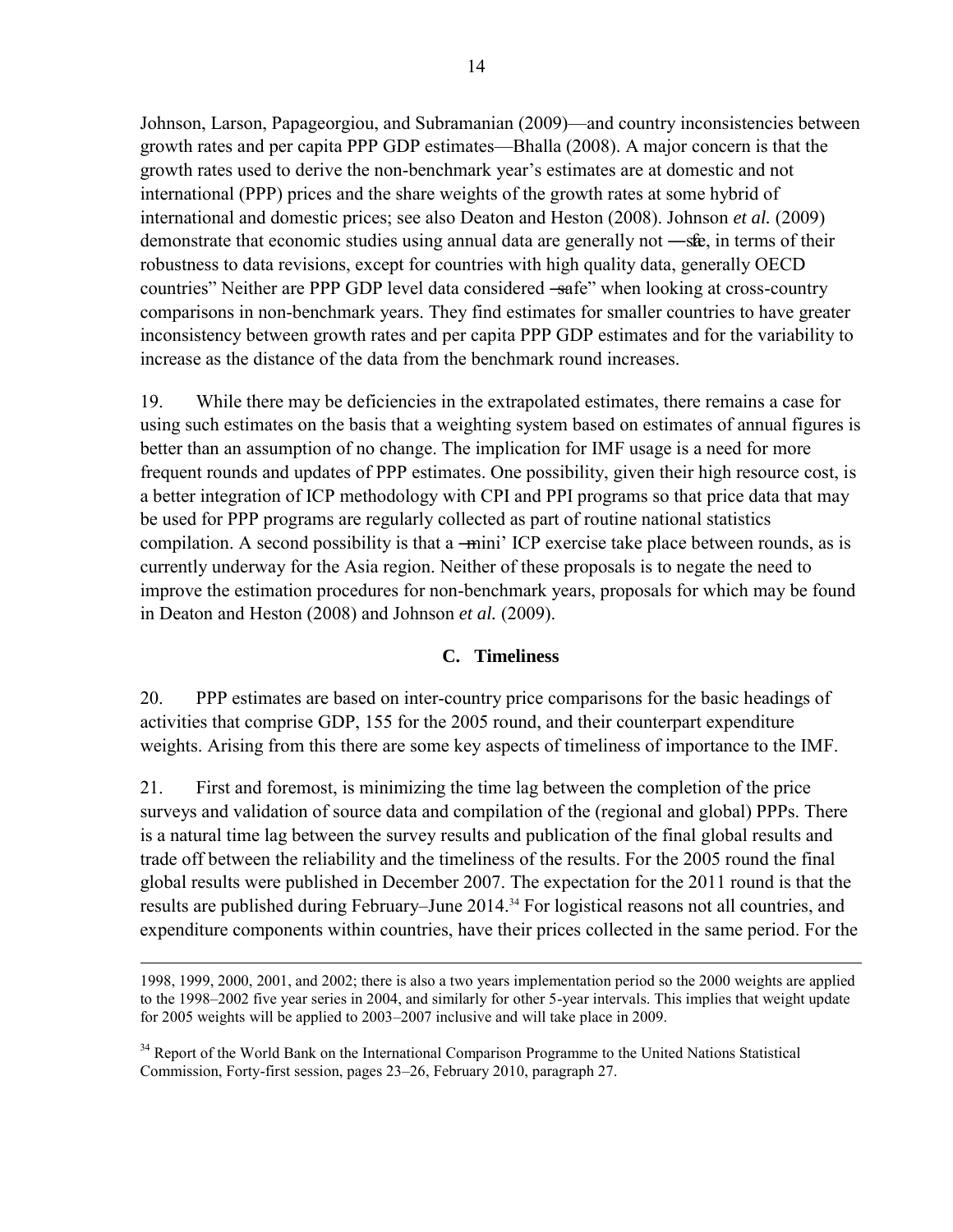2011 round the plan is for the price surveys for household expenditure on goods and services to be conducted in that year, however, price surveys for these goods and services for some small countries in the Caribbean is to take place in 2012. Price surveys for non-household goods and services (education, health, compensation of Government employees, equipment, and construction) are to be carried out concomitantly with the compilation of relevant expenditures data, from early 2011 to end of 2012.<sup>35</sup> A —mini" ICP for Asian region countries is being undertaken to update their PPP estimates to a reference year of 2009.

22. Second, there is the time lag between the period(s) to which the component GDP expenditure data for the basic headings relate and that of the price surveys. For example, the 2005 round was based on price surveys principally conducted in 2005, though at the time of compiling the PPP estimates, not all countries had 2005 expenditure estimates available for all components of GDP. Related to this problem is the procedure used to  $-\text{update}$  the GDP estimates to 2005 if timely ones are unavailable.<sup>36</sup>

23. Third, there is the need for estimates for non-participating countries, outlined in Section B above, and detailed information on their estimation procedures, to quickly follow those of participating countries.

## **D. Groupings of Economies**

24. The ICP is organized and executed on a regional basis for Africa, Asia and the Pacific, Commonwealth of Independent States, Latin America and the Caribbean, Western Asia, and OECD-EUROSTAT countries with regional aggregates published for countries in these groups. The membership of regional ICP groups relates to the ICP sample design, which does not necessarily correspond to the standard regional aggregates maintained by the United Nations [\(http://unpan1.un.org/intradoc/groups/public/documents/un/unpan008092.pdf\)](http://unpan1.un.org/intradoc/groups/public/documents/un/unpan008092.pdf), the member state groupings for the UN Regional Commissions [\(http://www.un.org/Depts/otherprgs.htm\)](http://www.un.org/Depts/otherprgs.htm), or those used by the various international organizations, including the IMF. For example, there are countries such as Georgia and Iran that do not (at the time of writing) for the 2011 round belong to any of the regional coordinating agencies. There are countries including Chile, Egypt, Mexico, and Sudan that belong to more than one regional group. However, since PPP estimates for basic headings and GDP are provided for individual economies, it is not essential that the IMF and ICP groupings are the same since the core data exists for the IMF to aggregate country PPP GDP in whatever manner it deems appropriate.

 $\overline{a}$ 

<sup>35</sup> *Ibid* paragraph 26.

<sup>&</sup>lt;sup>36</sup> Revisions to GDP figures are not just taken to update them to 2005. Data for nominal GDP at market prices underlying the 2005 PPP data for some of the 48 countries covered by the African Development Bank (AfDB) may be higher than similar data submitted to *IFS*. This reflects a massive effort by the AfDB to improve these data (e.g., to add informal sector estimates). However, it is not clear whether the authorities in some of these countries have adopted these data as official estimates.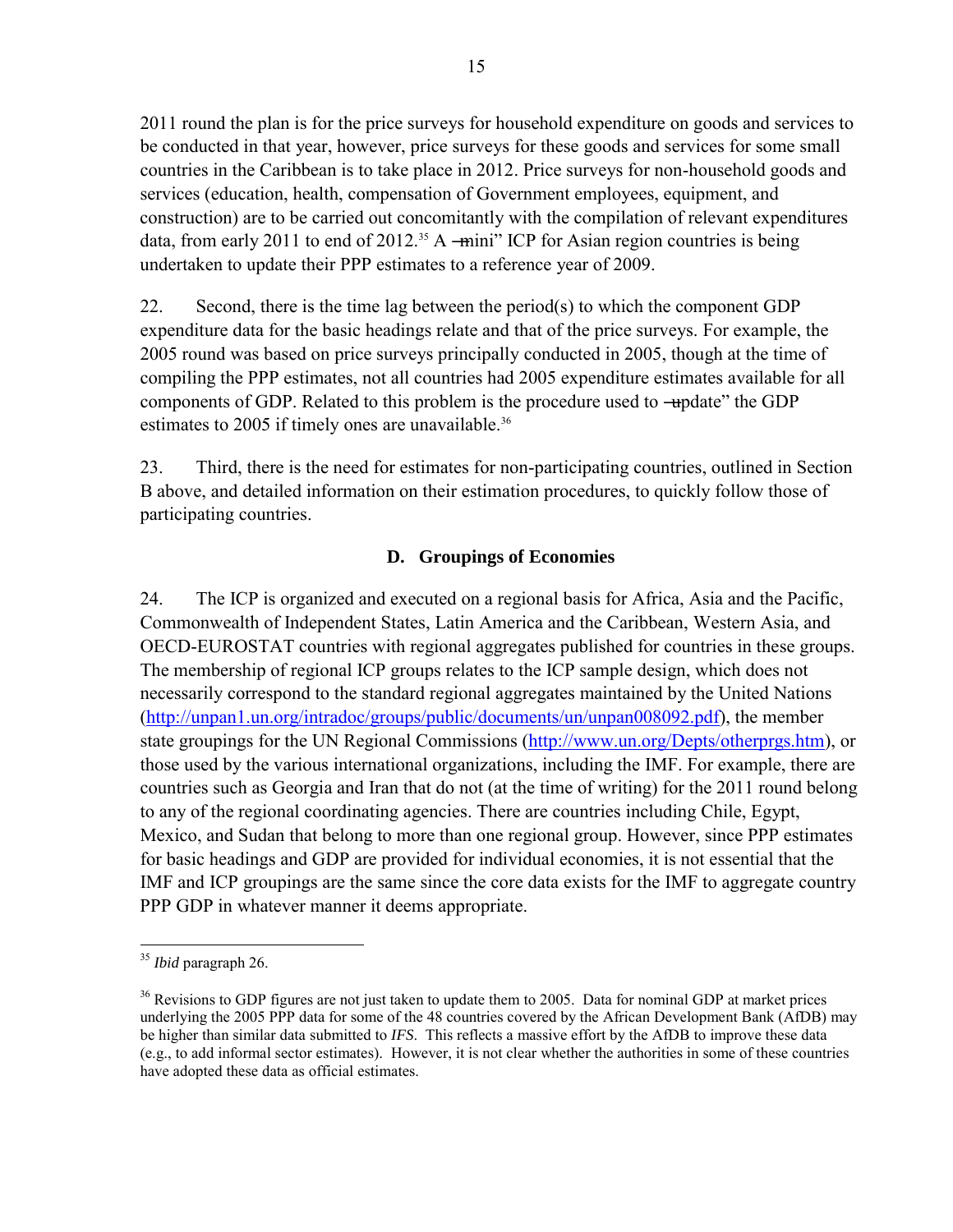#### **E. Large Economies**

25. In the cases of large economies such as China and India, country-specific methodological issues may attract attention. For example, Deaton and Heston (2008) draw attention to price collection for China being limited to 11 cities and their mainly urban surrounding areas. Although some corrections took place to the figures to make them more geographically representative, the failure to include lower rural prices is argued to have led to an overstatement of the PPP GDP deflator, suggested by the authors to be by a little less than 10 percent. India, in contrast has a long tradition of collecting urban and rural prices and other large developed economies have smaller rural populations who to a large extent shop at urban outlets or chains.

#### **F. Transparency**

26. Since PPP estimates are used to help guide decisions on the distribution of members' quotas, that in turn help determine members' financial obligations, the allocation of a general increase in SDRs, and voting power in IMF decisions, there has to be transparency as to how the results are derived and disseminated. For the 2005 round a detailed Handbook of Methodology and Operational Manual were usefully published on the ICP websites very early into the program and similar publications are planned for the 2011 round. These naturally do not incorporate and benefit from the many methodological innovations and twists and turns in the detail of the work as it proceeds. However, methodological papers are published as the round proceeds, mainly driven by members of the Technical Advisory Group and authors commissioned by the World Bank to examine particular issues. For the 2005 round a quarterly ICP e-Newsletter was published which served to inform users as to new developments and regional issues. Each region produced a separate publication that contained not only their results, but also details of region-specific methodological issues. The final results were published along with technical details—World Bank (2008). There is a very real sense in which the IMF relies on the professionalism of the ICP program for the GDP PPP estimates. The integrity of such figures lies in the care and attention given to collection of source data and compilation methods and openness as to the methods employed ensures the integrity of the results can be defended.

#### **IV. SUMMARY**

27. PPP GDP estimates from the ICP are important to the IMF as an element of the formula that helps to guide decisions on the distribution of members' quotas, as outlined in Section IIA above. Further, much of the analysis and monitoring of output and other key macroeconomic indicators across countries, and for regional, global, and analytic groups over time, requires PPP estimates and the account of the use of PPP-adjusted estimates in the *WEO*, outlined in Section IIB above, is indicative of such work. While the IMF has a natural concern that errors and bias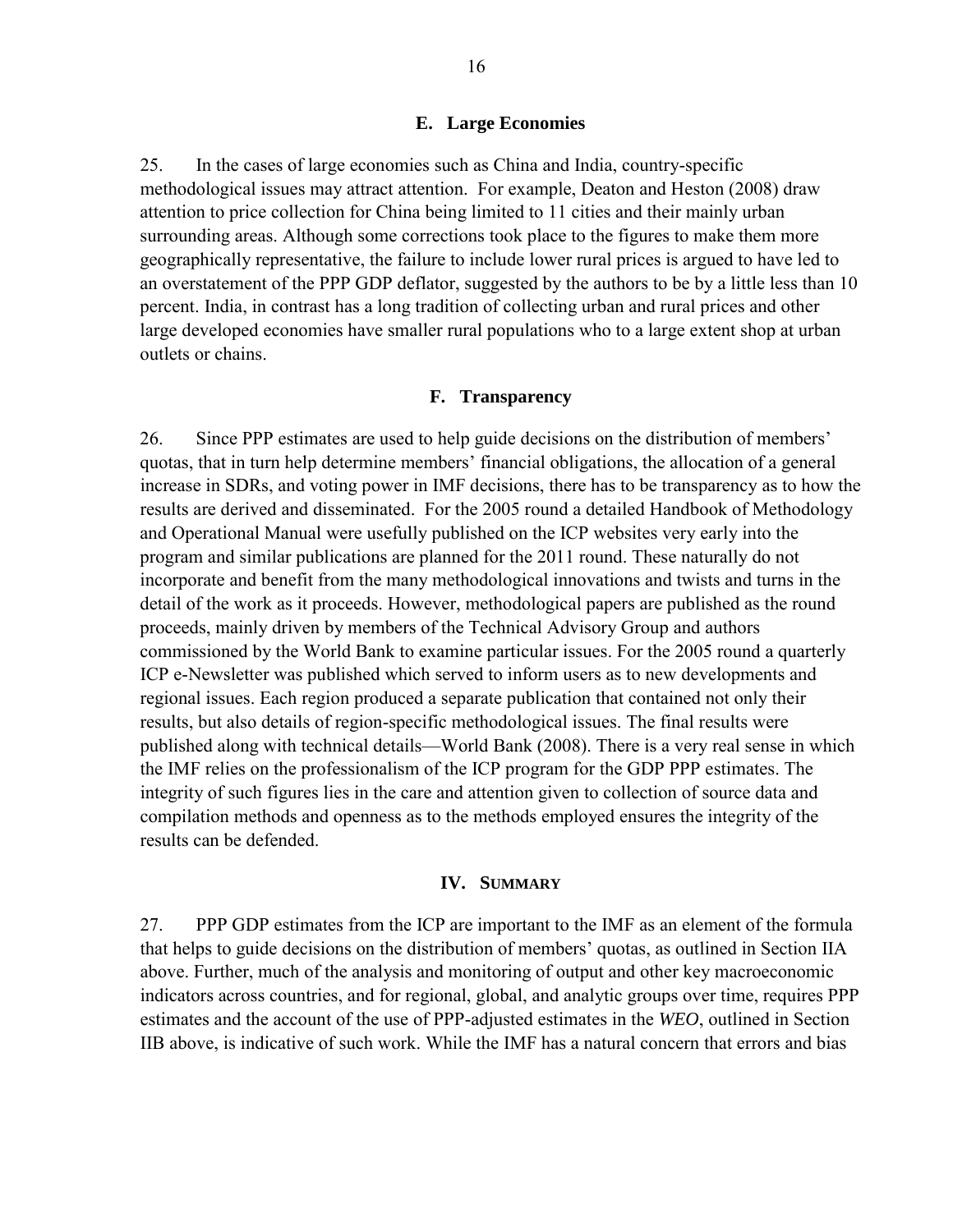in source data for the PPP estimates and aggregation techniques are minimized, $37$  there are issues of particular relevance to the IMF's usage and these were raised in Section III. They included issues of country coverage and PPP estimates for member countries not participating in the ICP; PPP estimates for non-benchmark years; the timeliness and periodicity of PPP estimates; groupings of economies; and transparency.

 $\overline{a}$ <sup>37</sup> IMF staff serve on the ICP Executive Board and Technical Advisory Group. Research on PPP methodological issues is also conducted by IMF staff, for example, Silver (2009).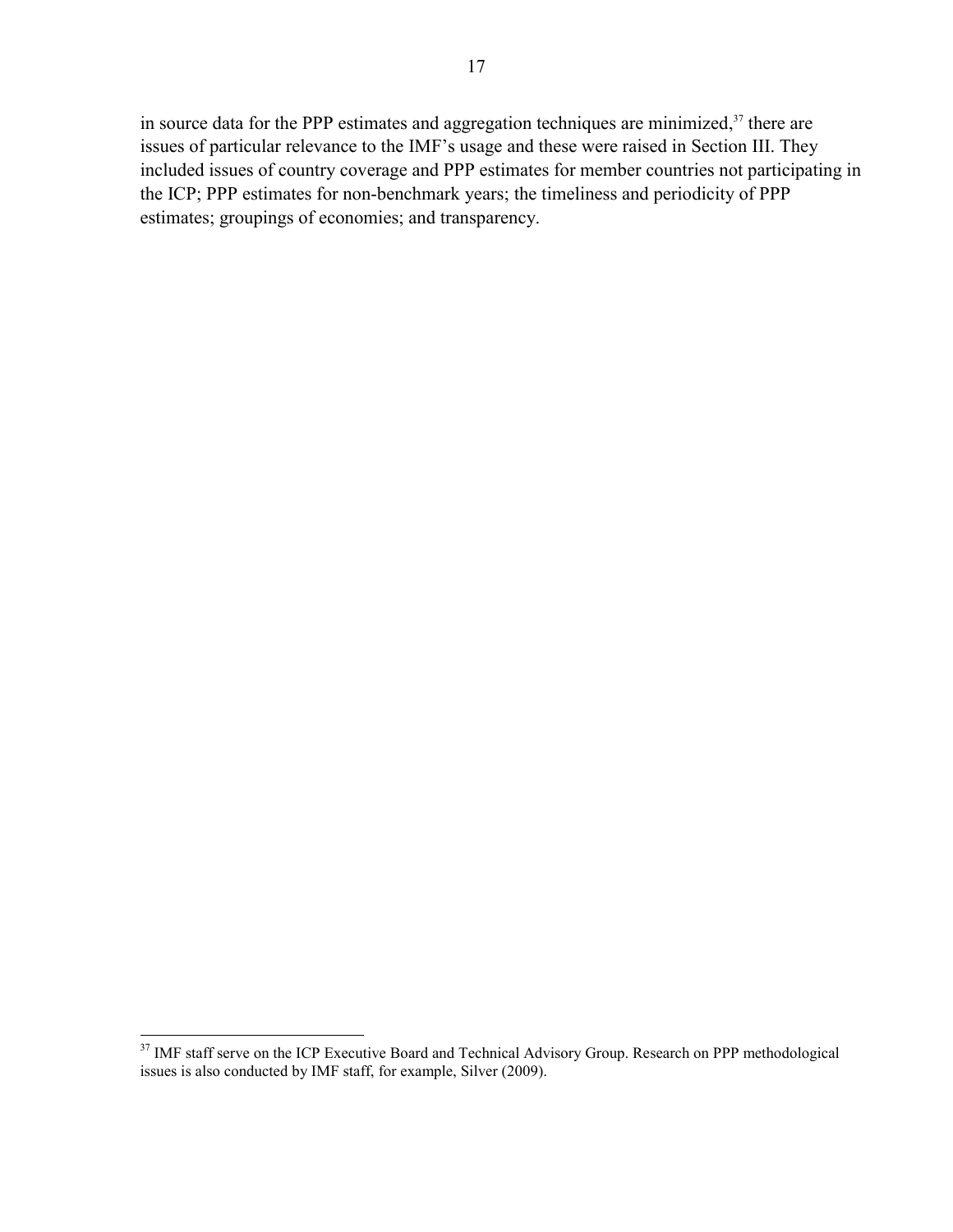#### **REFERENCES**

Barcena, Alicia, 2009, –**Interview with the Executive Secretary of ECLAC**," The ICP Bulletin, Volume 6, No. 1, pages 1, 14–15, March.

Bhalla, Surjit S, 2008, -World Bank—Most Asians Dead in 1950," *Business Standard*, August 23.

Commission of the European Communities, International Monetary Fund, Organisation for Economic Co-operation and Development, United Nations, World Bank, 2008, *System of National Accounts 2008* UN: pre-edit version of Volume 1, Approved by the Bureau of the UN Statistical Commission, August 2008 and available at: [http://unstats.un.org/unsd/sna1993/draftingphase/Volume1.asp.](http://unstats.un.org/unsd/sna1993/draftingphase/Volume1.asp)

Deaton, Angus, and Alan Heston, 2008, -Understanding PPPs and PPP-Based National Accounts." Preliminary version presented at CRIW-NBER Summer Workshop, July 14-15, 2008.

Diewert, W. Erwin, 2008, –New Methodology for Linking Regional PPPS," ICP Bulletin, 5, 2, August, 1, 10–21.

Elekdag, Selim and Subir Lall, 2008, Global Growth Estimates Trimmed After PPP Revisions, *IMF Survey Magazine*, January 8, 2008. Available at: [http://www.imf.org/external/pubs/ft/survey/so/2008/RES018A.htm.](http://www.imf.org/external/pubs/ft/survey/so/2008/RES018A.htm)

Gulde, Anne Marie and Marianne Schulze-Ghattas, 1993, ―Purchasing Power Parity Based Weights for the World Economic Outlook," World Economic and Financial Surveys, *Staff Studies for the World Economic Outlook*, Part IV, 1993. Available at: [http://www.imf.org/external/pubs/ft/wefs/1993/eng/studies/index.htm.](http://www.imf.org/external/pubs/ft/wefs/1993/eng/studies/index.htm)

International Labour Office (ILO), IMF, OECD, Eurostat, United Nations, World Bank, 2004, *Consumer Price Index Manual: Theory and Practice*, (Geneva: ILO). [http://www.ilo.org/public/english/bureau/stat/guides/cpi/index.htm.](http://www.ilo.org/public/english/bureau/stat/guides/cpi/index.htm)

International Labour Office (ILO), IMF, OECD, United Nations, World Bank, 2004, *Producer Price Index Manual: Theory and Practice*, (Geneva: ILO). [http://www.ilo.org/public/english/bureau/stat/guides/cpi/index.htm.](http://www.ilo.org/public/english/bureau/stat/guides/cpi/index.htm)

International Labour Office (ILO), IMF, OECD, Eurostat, United Nations Economic Commission for Europe, and World Bank, 2009, *Export and Import Price Index Manual: Theory and Practice*, (Geneva: ILO). [http://www.ilo.org/public/english/bureau/stat/guides/cpi/index.htm.](http://www.ilo.org/public/english/bureau/stat/guides/cpi/index.htm)

International Monetary Fund (IMF), *World Economic Outlook*, September 2003 (IMF: Washington D.C.). Various editions available at : http://www.imf.org/external/ns/cs.aspx?id=29.

International Monetary Fund (IMF), 2008, -Reform of Quota and Voice in the International Monetary Fund— Report of the Executive Board to the Board of Governors," April 7, 2008 (IMF: Washington DC). Available at: [http://www.imf.org/external/pp/longres.aspx?id=4242.](http://www.imf.org/external/pp/longres.aspx?id=4242)

Johnson, Simon, William Larson, Chris Papageorgiou, and Arvind Subramanian, 2009, - Is Newer Better? Penn World Table Revisions and Their Impact on Growth Estimates," *NBER Working Paper Series*, Number 15455, October. Available at: [http://www.nber.org/papers/w15455.](http://www.nber.org/papers/w15455)

Rao, D. S. Prasada, Alicia Rambaldi, and Howard Doran, 2010, ―Extrapolation of Purchasing Power Parities Using Multiple Benchmarks and Auxiliary Information: A New Approach," Review of Income and Wealth, Volume 56, Issue S1, pages S59–98.

Silver, Mick, 2009, ―The Hedonic Country Product Dummy Method and Quality Adjustments for Purchasing Power Parity Calculations," *IMF Working Paper WP/09/271*, December. Available at: [http://www.imf.org/external/ns/search.aspx?NewQuery=working+paper+09%2F271&col.](http://www.imf.org/external/ns/search.aspx?NewQuery=working+paper+09%2F271&col)